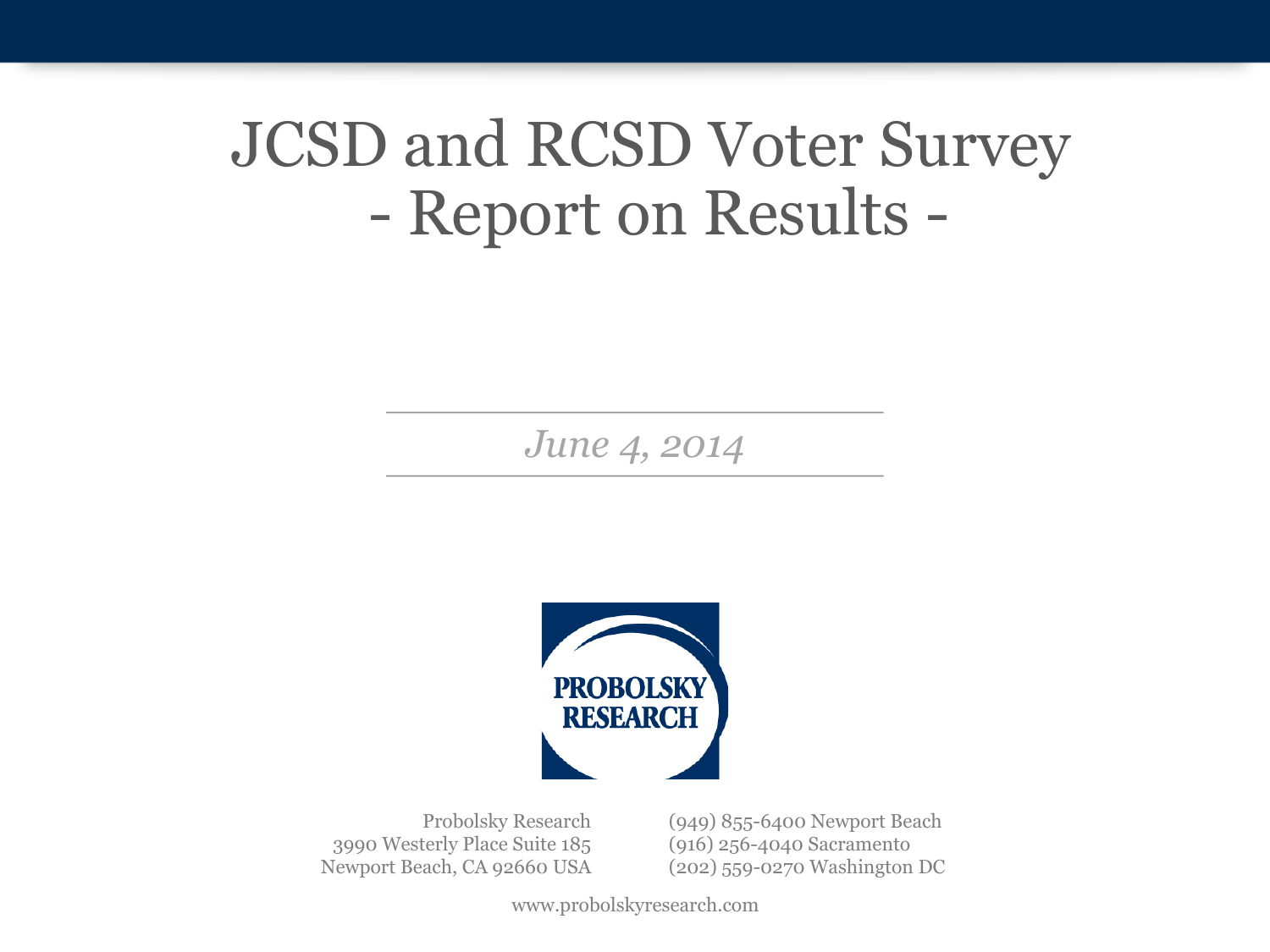## JCSD and RCSD Voter Survey

#### Report on results

From Saturday, May 31 through Tuesday, June 3, 2014 Probolsky Research conducted a telephone survey voters within the boundaries of Jurupa Community Services District and Rubidoux Community Services District.

A total of 300 surveys were collected. A survey of this size yields a margin of error of +/- 5.8% with a 95% degree of confidence. Interviews were conducted with respondents on both landline and cell phones and were offered in English and Spanish languages.

Probolsky Research specializes in opinion research on behalf of government, business, special interest and media clients.

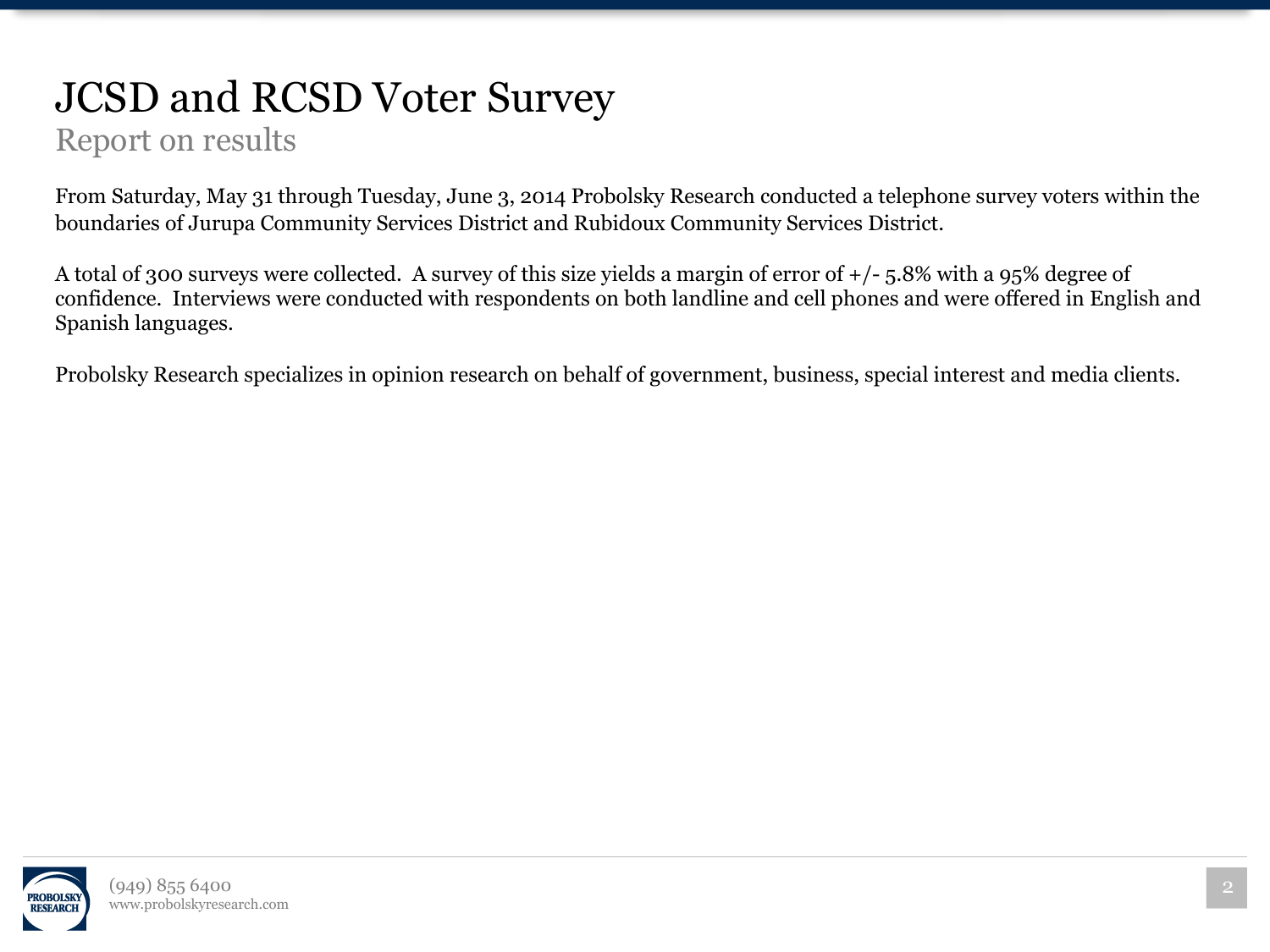## What is top of mind to District voters?

Highlights from the cloud



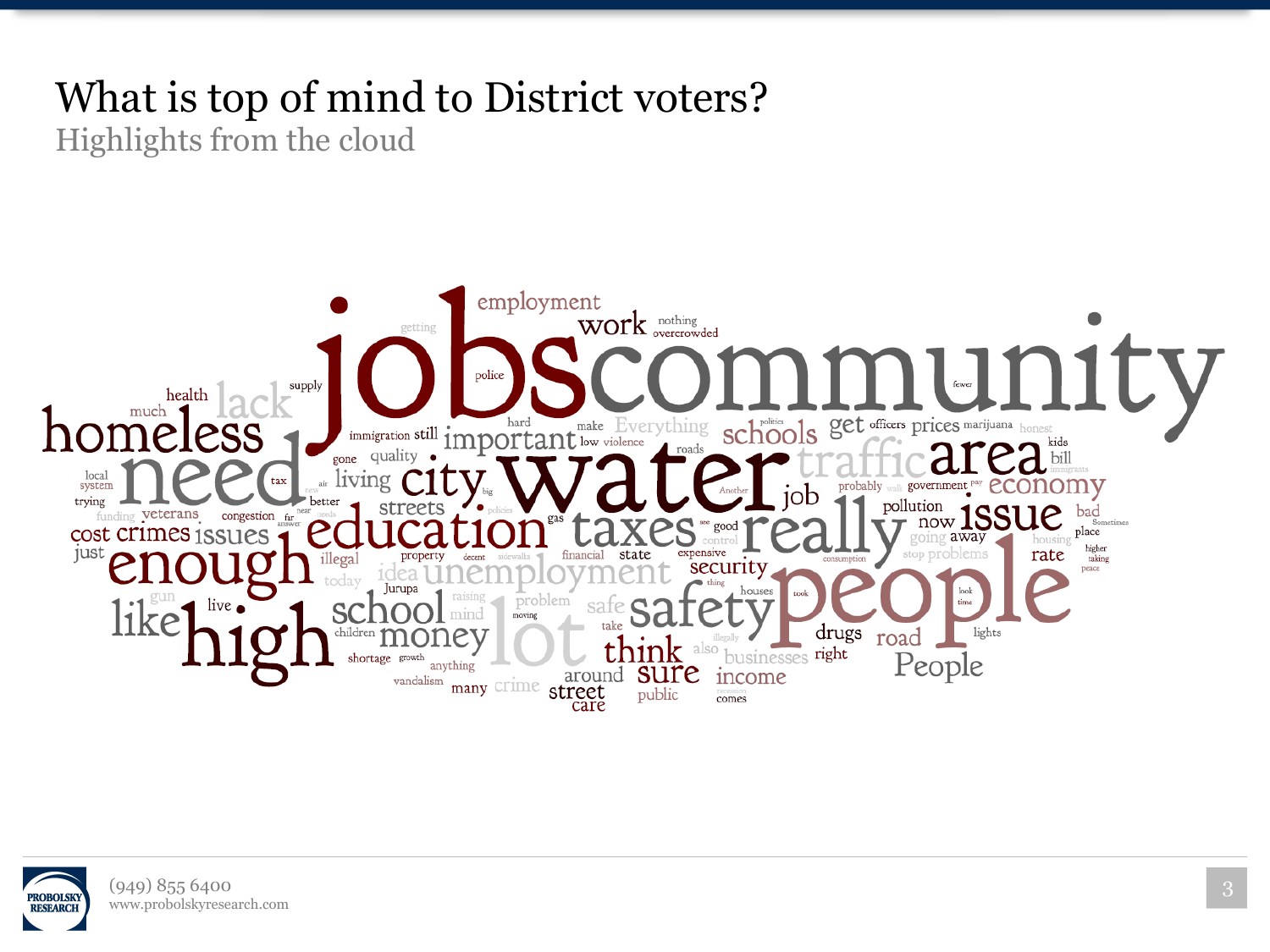## Jobs and the economy, followed by public safety

Are the most important issues facing the communities

Question: What is the most important issue facing your community today?



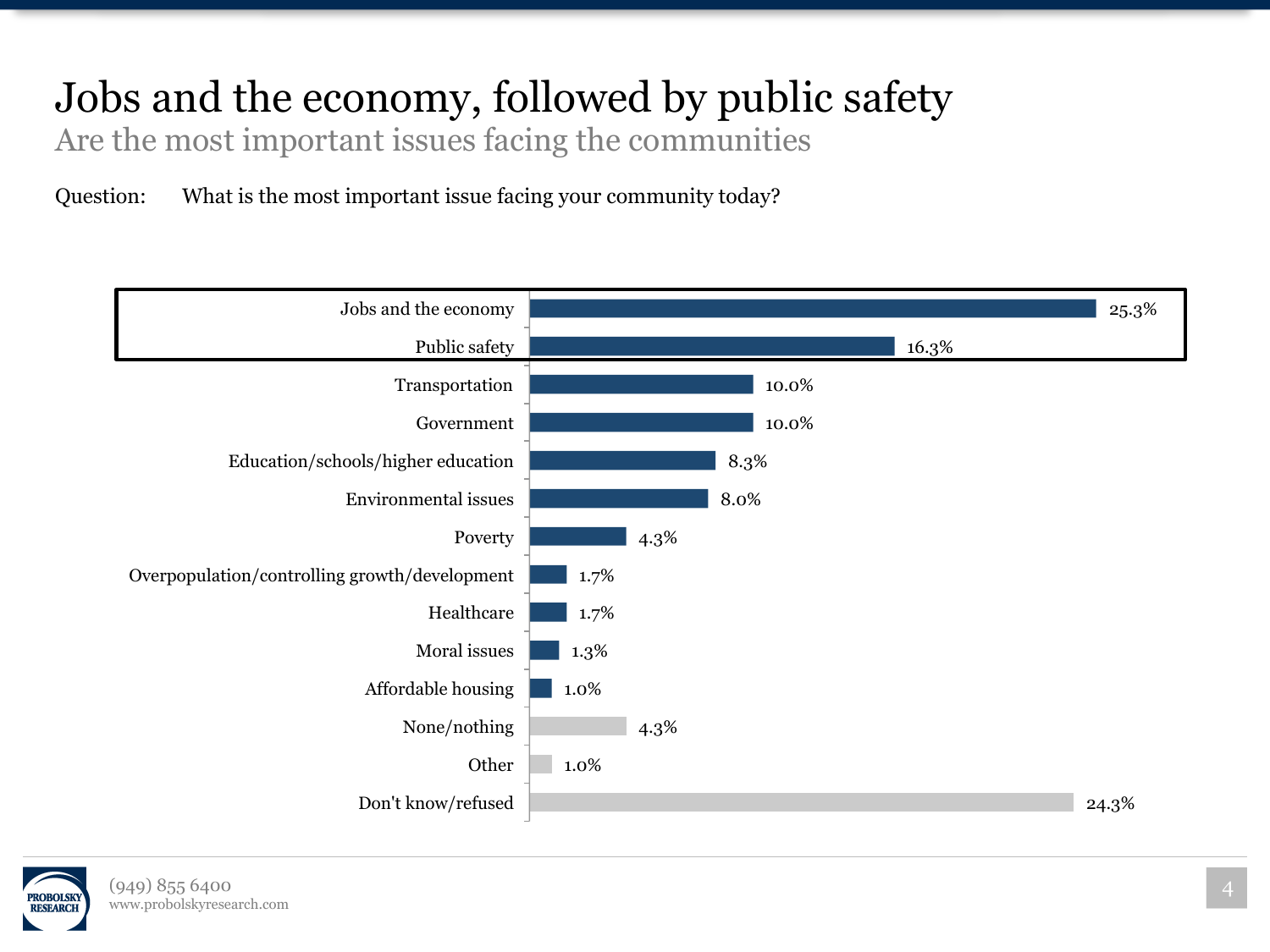## 62.1% of JCSD voters correctly identify

The District as their water service provider

Question: Can you tell me who provides the water service for your home?



![](_page_4_Picture_4.jpeg)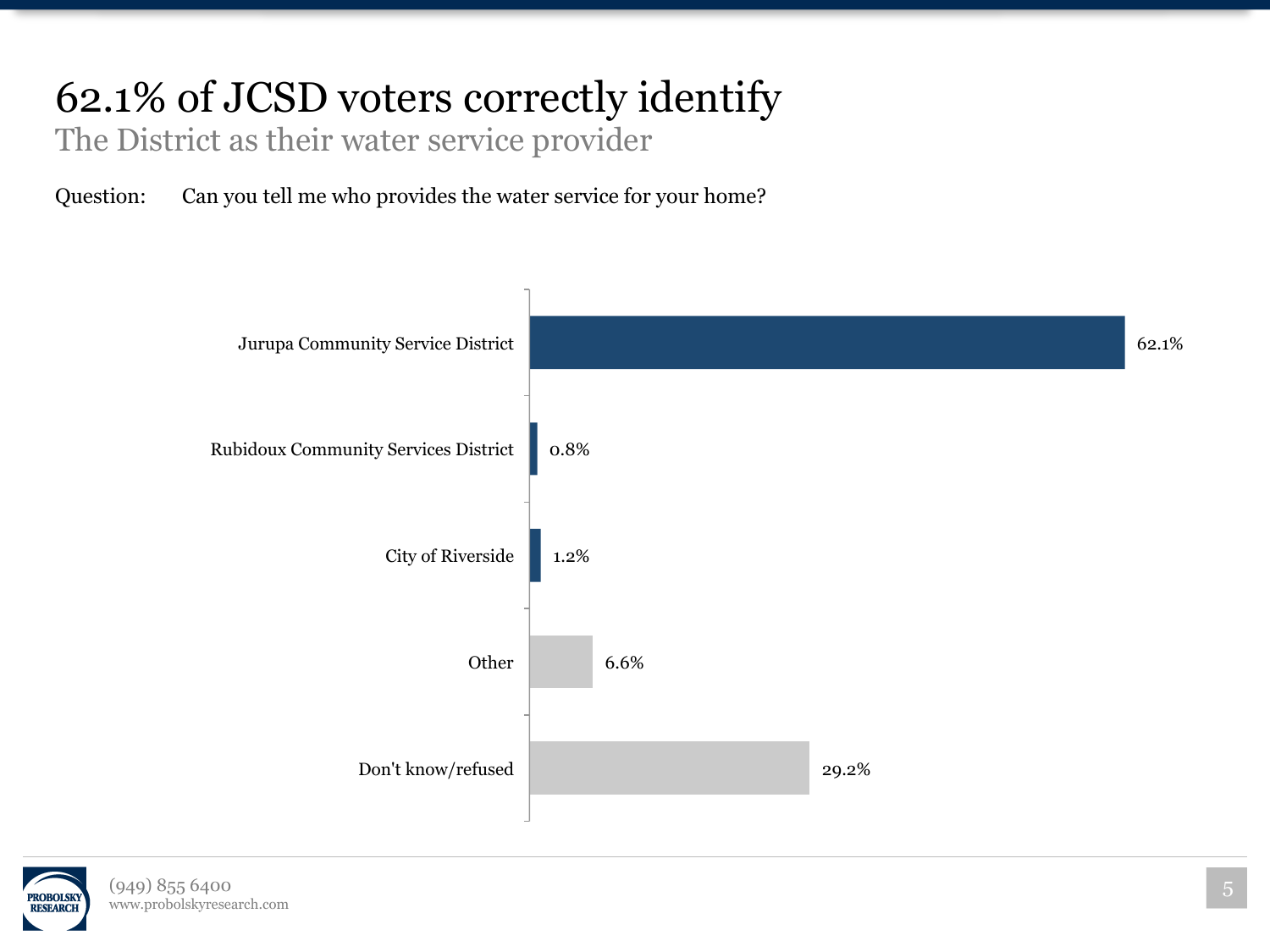## 36.8% of RCSD voters correctly identify

The District as their water service provider

Question: Can you tell me who provides the water service for your home?

![](_page_5_Figure_3.jpeg)

![](_page_5_Picture_4.jpeg)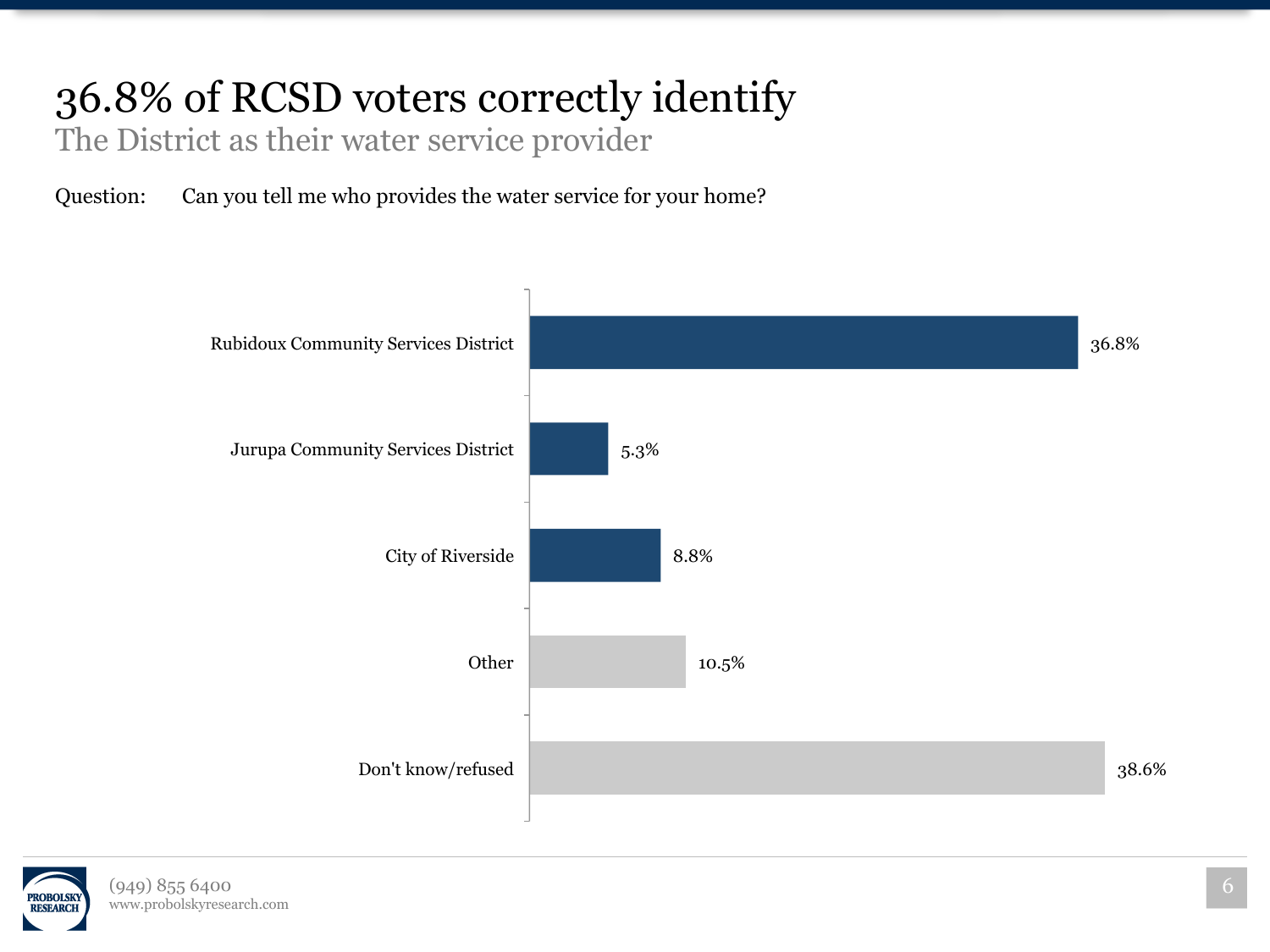## Local television and newspapers

Are the most popular sources for news and information about local gov't

![](_page_6_Figure_3.jpeg)

![](_page_6_Picture_4.jpeg)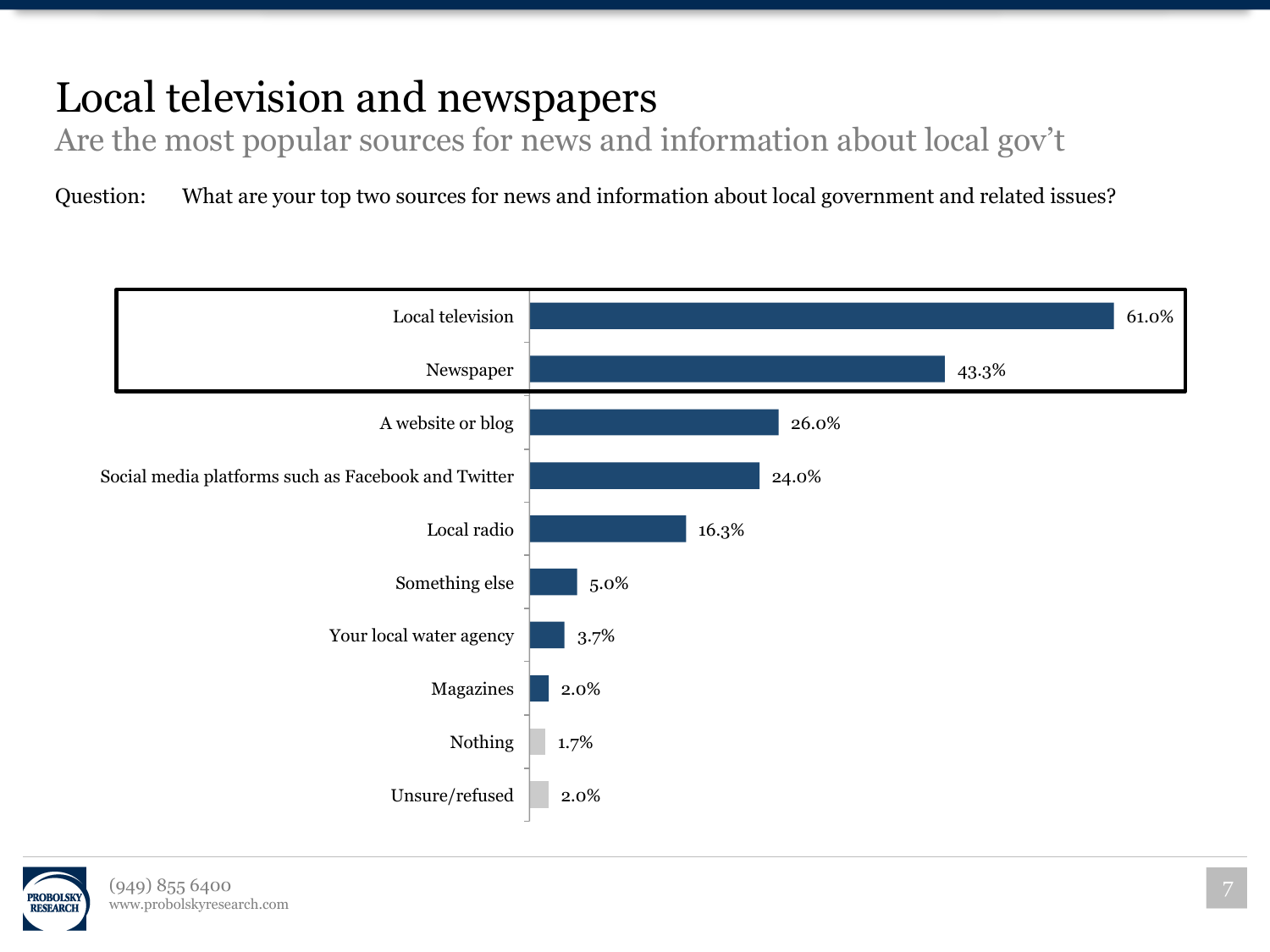## ABC Channel 7 and Fox Channel 5

Are the most popular television channels

![](_page_7_Figure_3.jpeg)

![](_page_7_Picture_4.jpeg)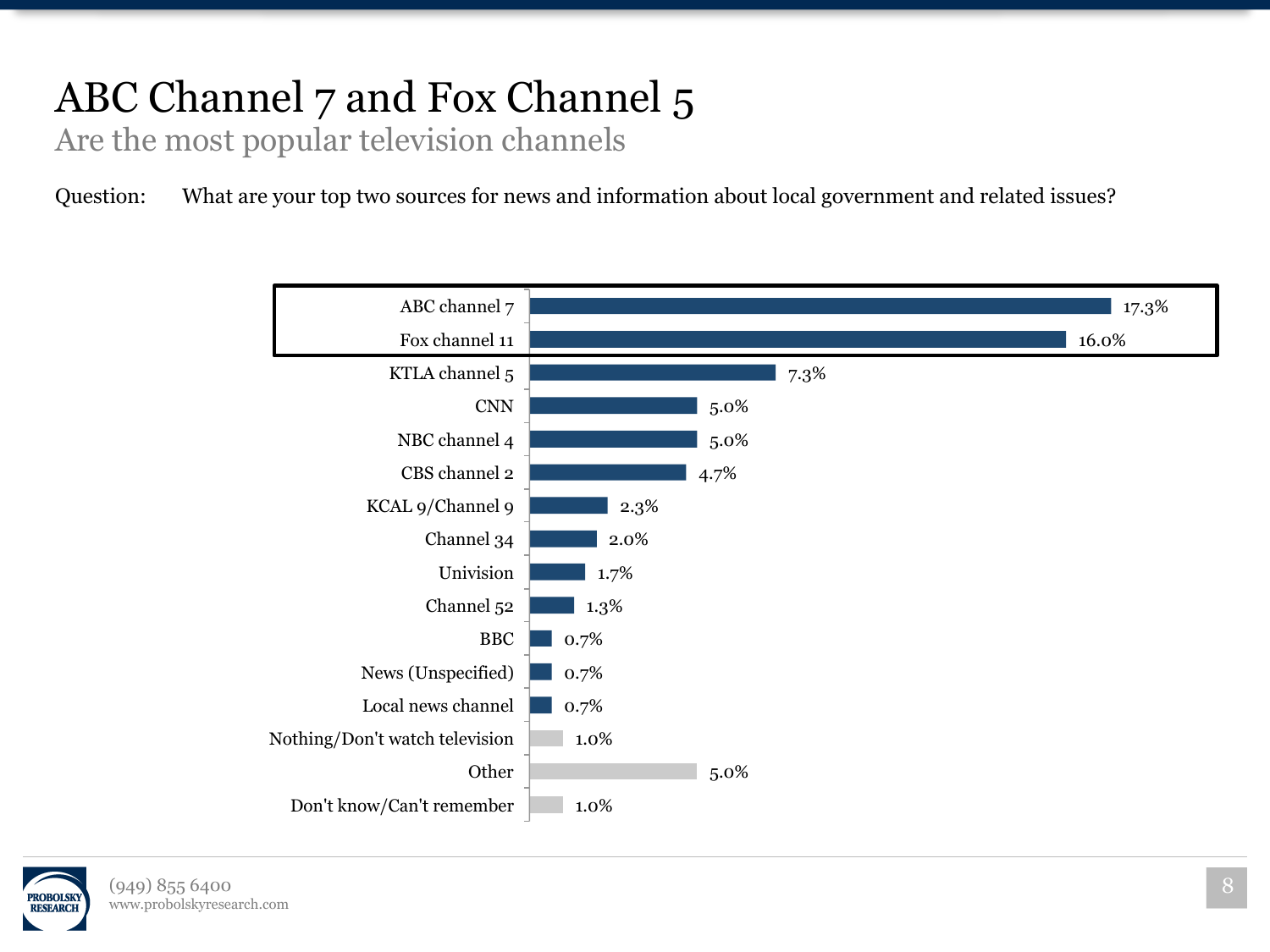## The Riverside Press Enterprise

Is the most popular newspaper

![](_page_8_Figure_3.jpeg)

![](_page_8_Picture_4.jpeg)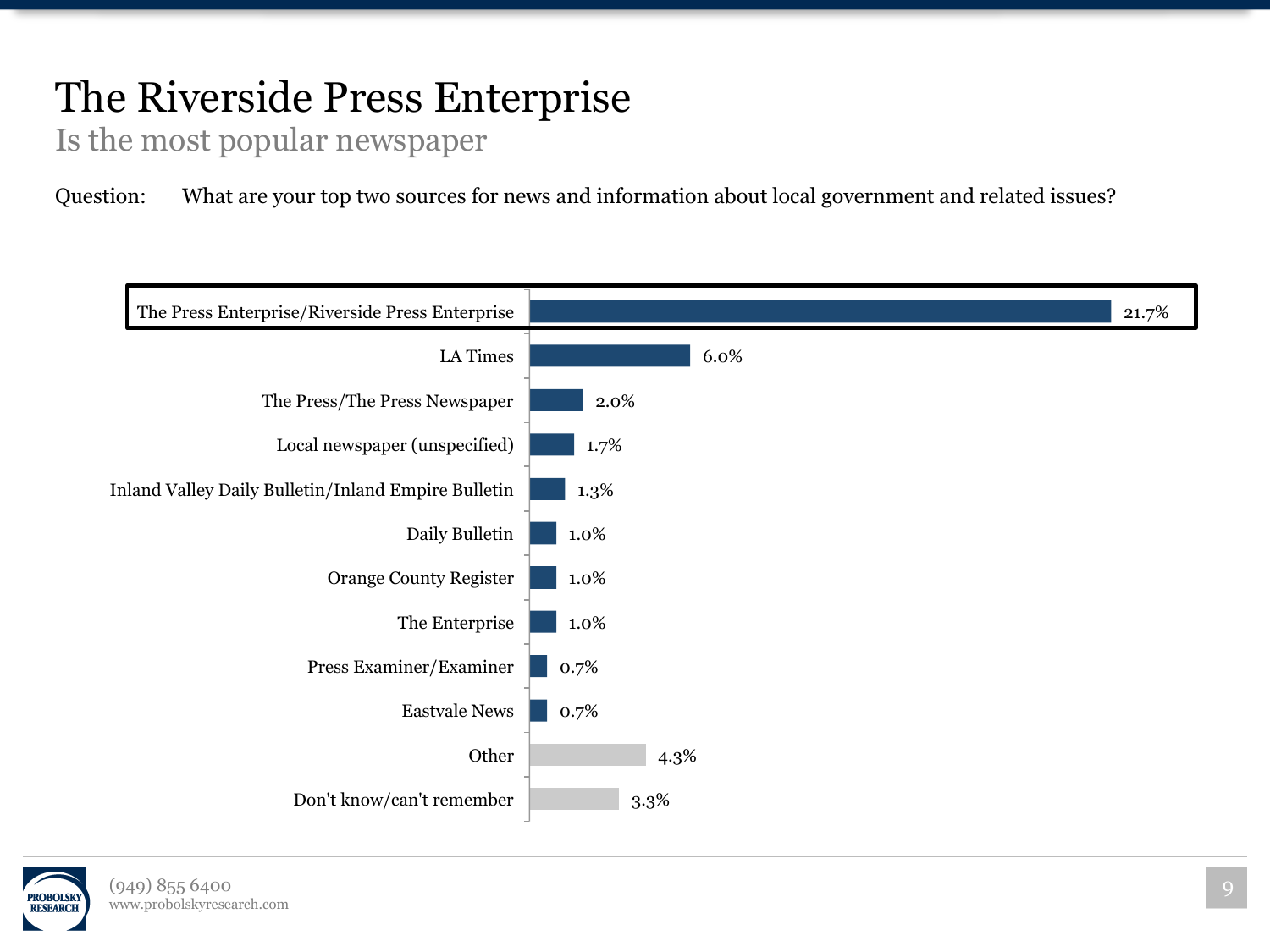#### KFI 640 AM Is the most popular radio station

![](_page_9_Figure_2.jpeg)

![](_page_9_Picture_3.jpeg)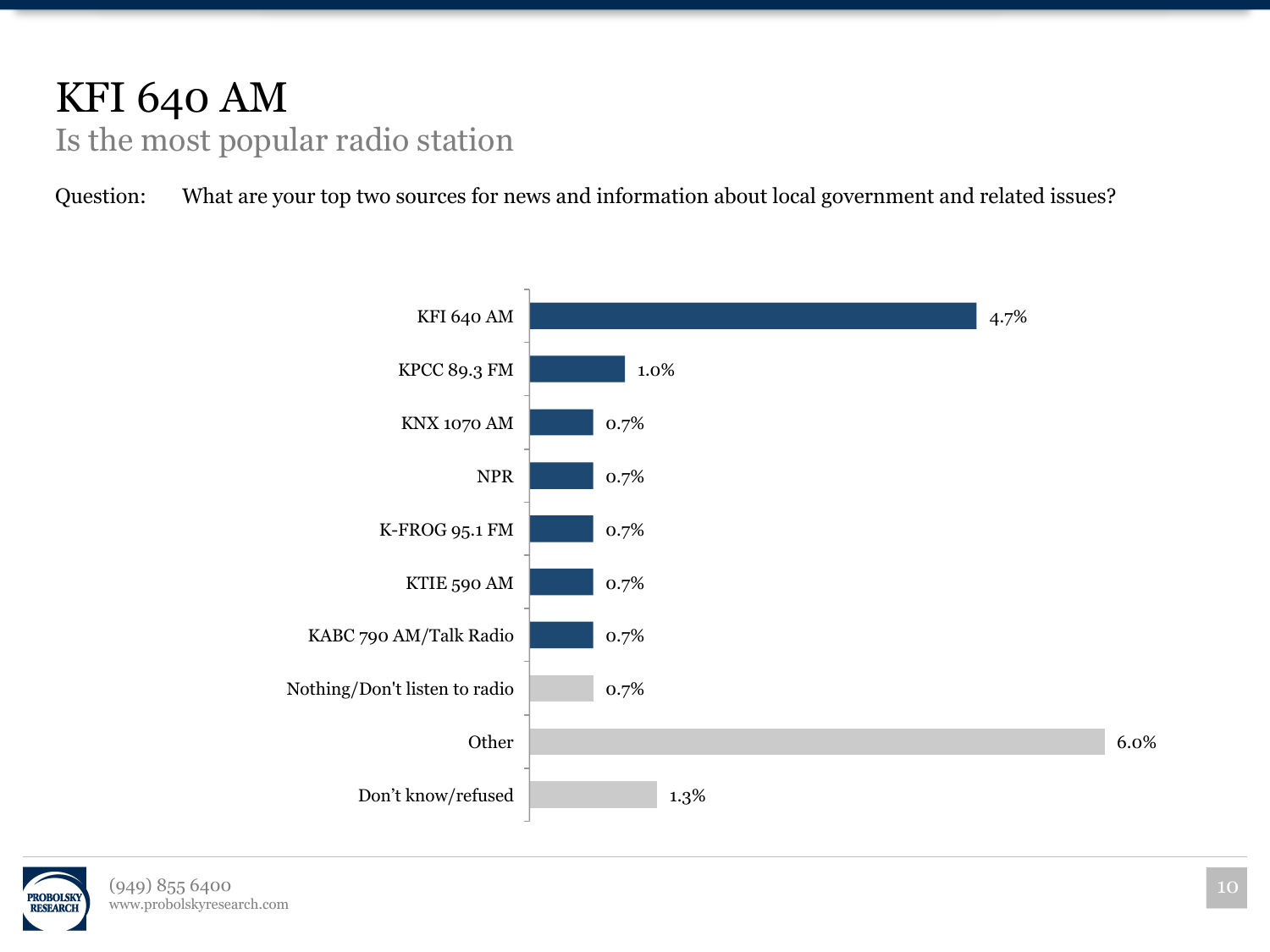## Yahoo appears to be the most popular

Website or blog, followed by Google

![](_page_10_Figure_3.jpeg)

![](_page_10_Picture_4.jpeg)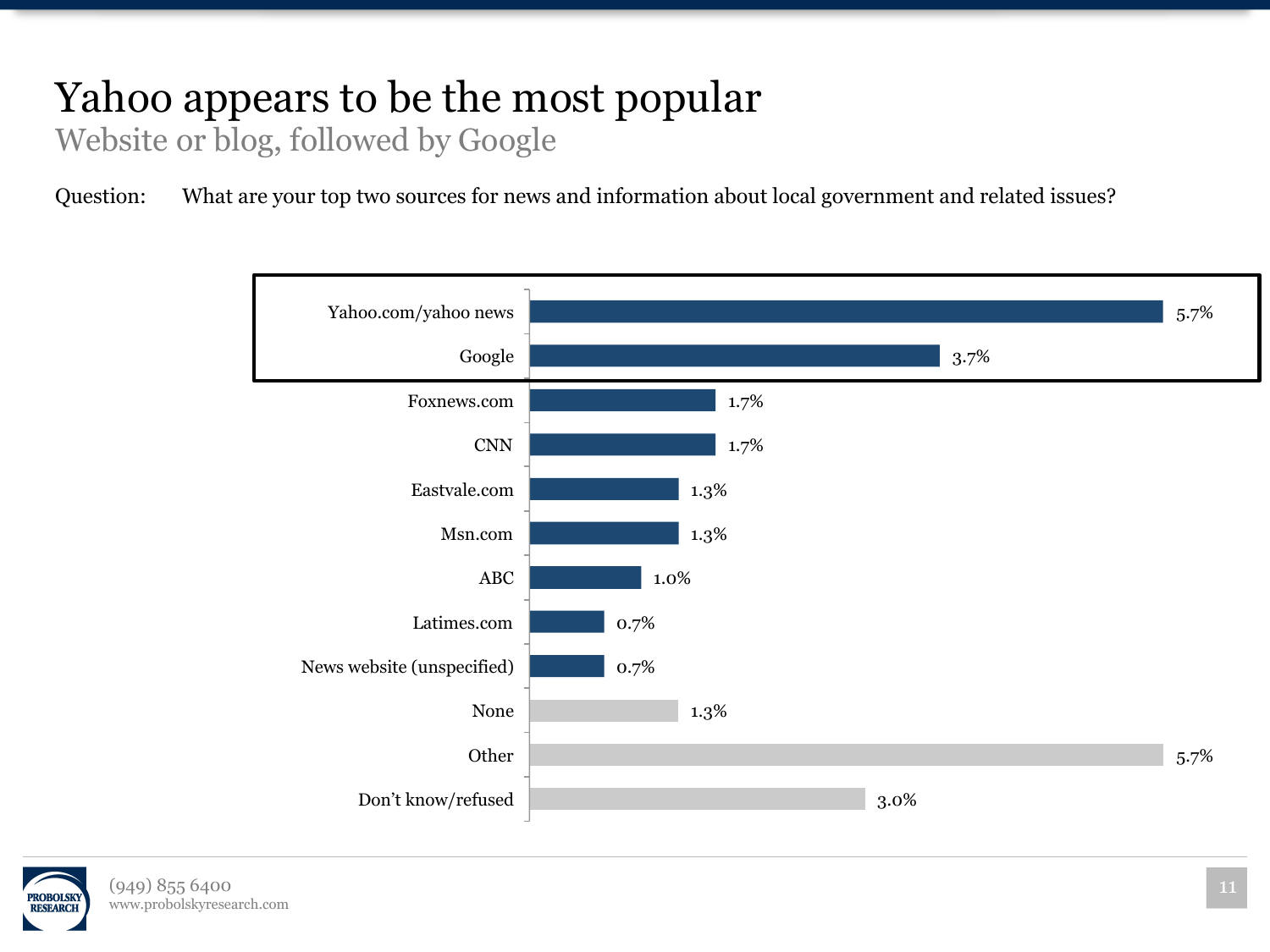## Facebook is the clear leader

Among social media platforms such as Facebook and Twitter

![](_page_11_Figure_3.jpeg)

![](_page_11_Picture_4.jpeg)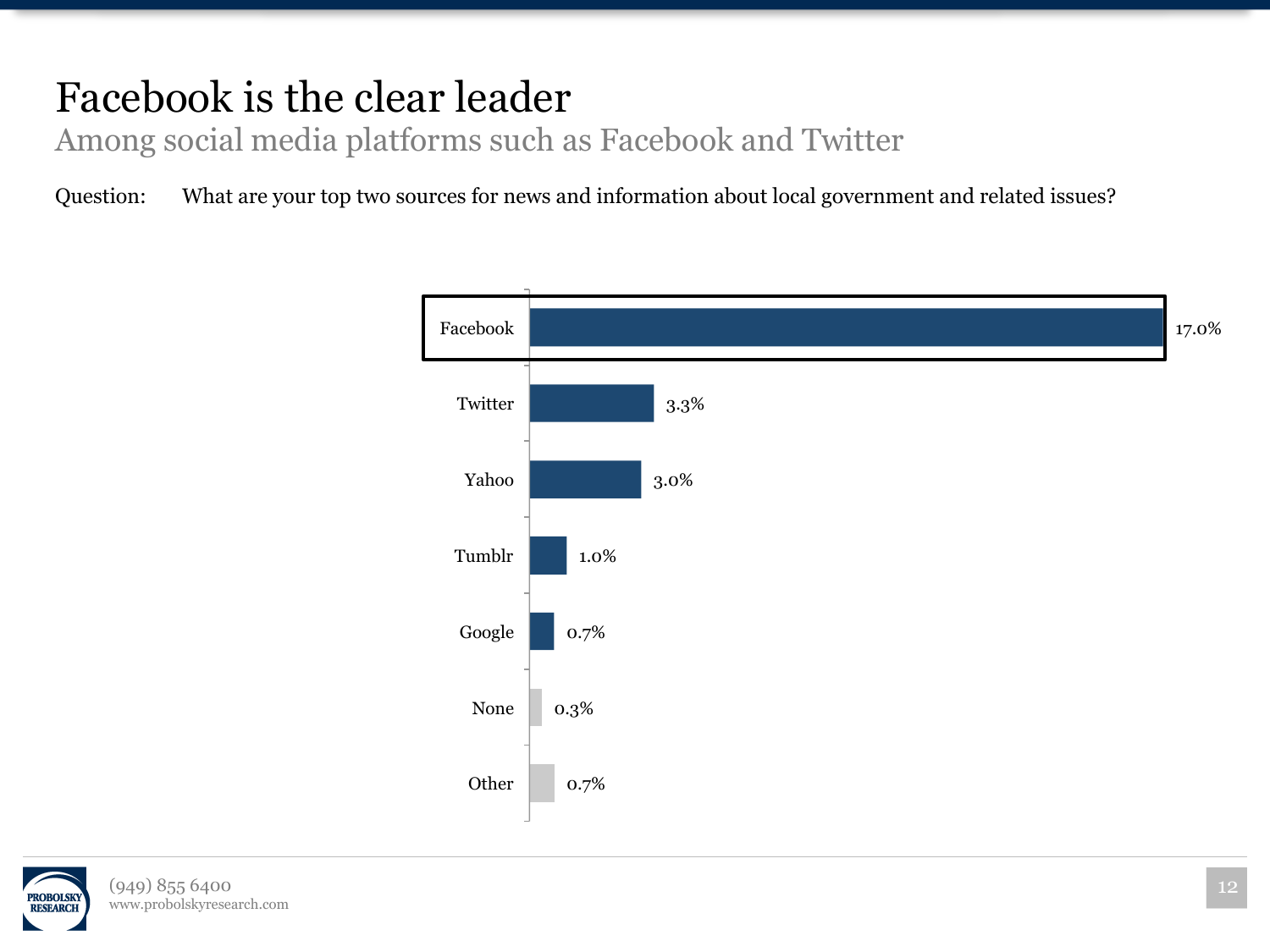#### Three quarters (74.9%) of JCSD voters approve of the job The Jurupa Community Services District is doing

Question: The Jurupa Community Services District, or JCSD, is responsible for providing water, sewer and street lights for over 107,000 people and for maintaining more than 160 acres of parks and over 25 miles of frontage landscape in newly incorporated areas of the City of Jurupa Valley and the City of Eastvale, a 48-square-mile region of western Riverside County. In general, do you approve or disapprove of the job that the Jurupa Community Services District is doing?

![](_page_12_Figure_2.jpeg)

![](_page_12_Picture_3.jpeg)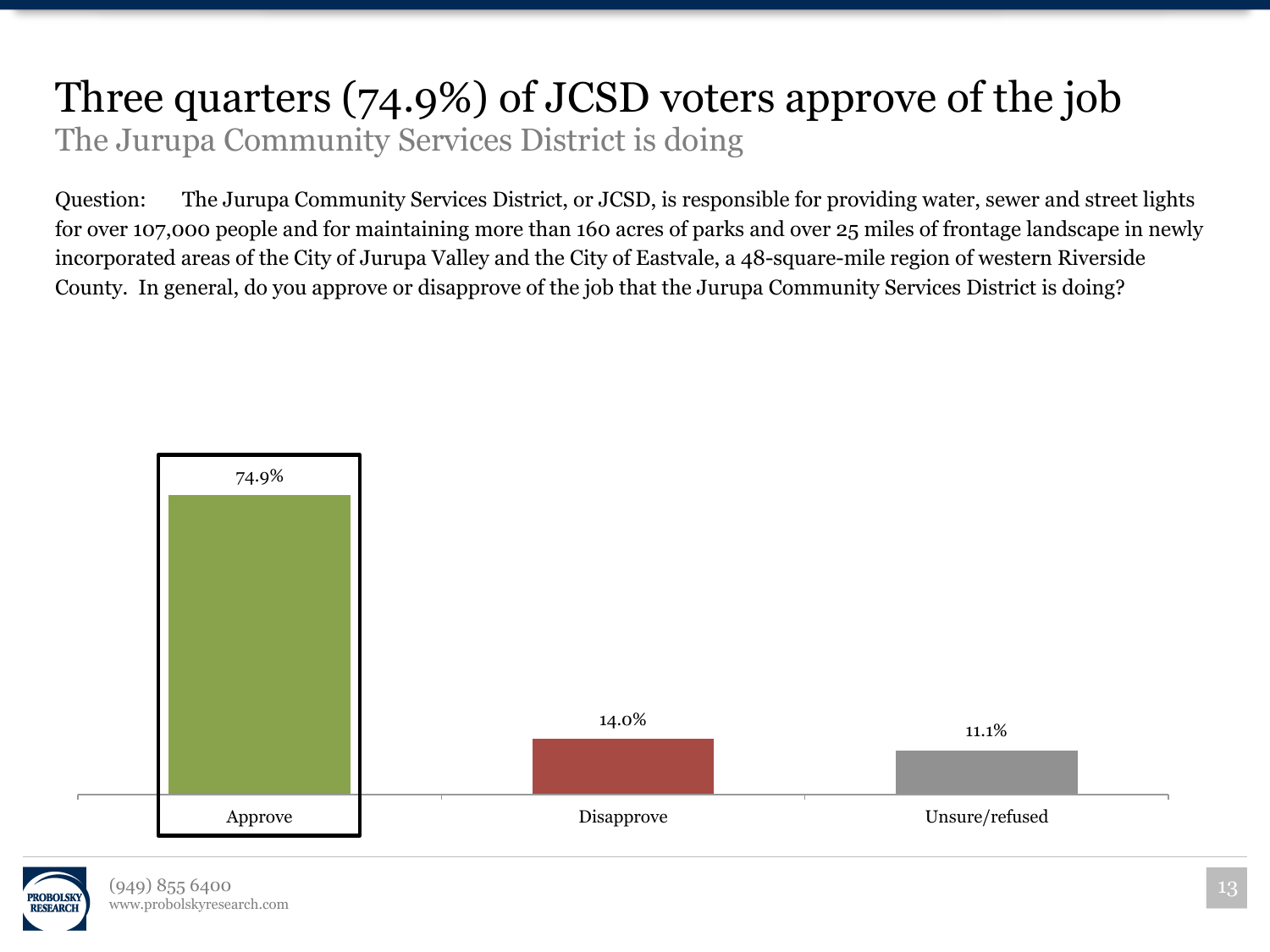## Intensity of approval of JCSD is high:

One third (32.9%) *strongly* approve

Question: And would you say that you strongly or somewhat (approve/disapprove)?

![](_page_13_Figure_3.jpeg)

![](_page_13_Picture_4.jpeg)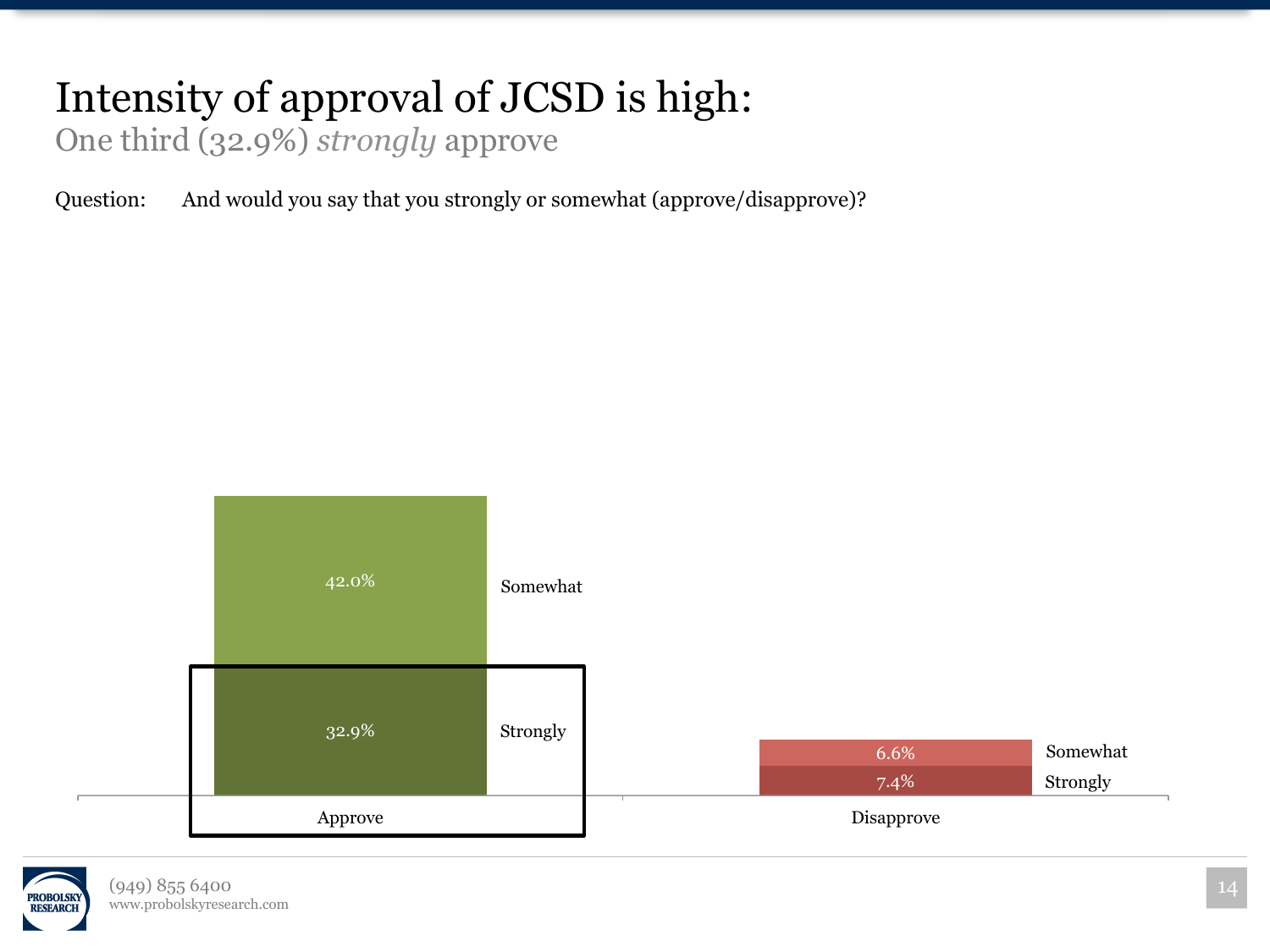# 80.7% of RCSD voters approve of the job

The Rubidoux Community Services District is doing

Question: The Rubidoux Community Services District, or RCSD, is responsible for providing water, wastewater and fire protection services to a community of over 26,000. Expanded services include trash collection and disposal, street lighting, weed abatement and fire prevention programs. In general, do you approve or disapprove of the job that the Rubidoux Community Services District is doing?

![](_page_14_Figure_3.jpeg)

![](_page_14_Picture_4.jpeg)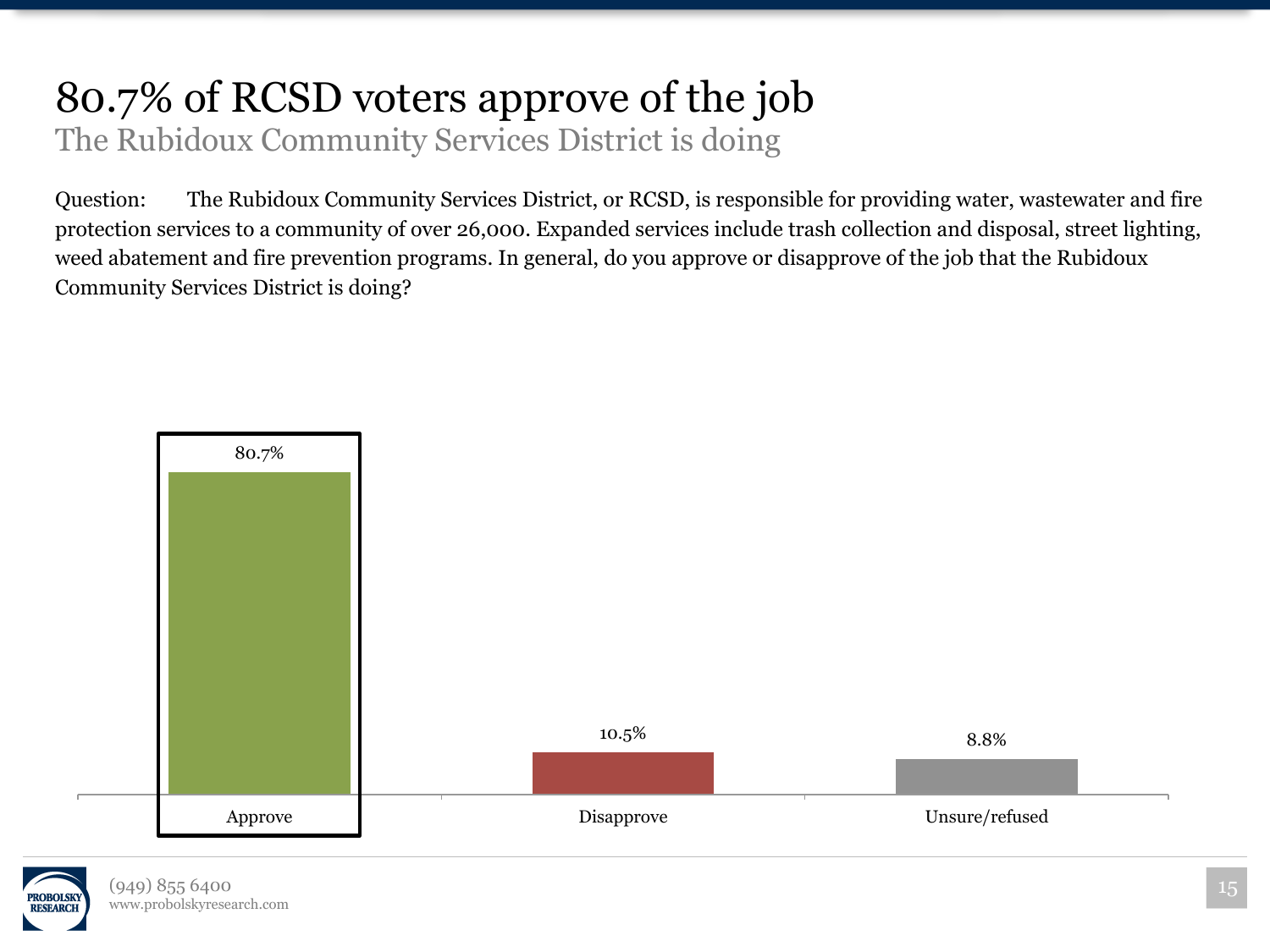## Intensity of approval of RCSD is high:

Nearly one-half (47.4%) *strongly* approve

Question: And would you say that you strongly or somewhat (approve/disapprove)?

![](_page_15_Figure_3.jpeg)

![](_page_15_Picture_4.jpeg)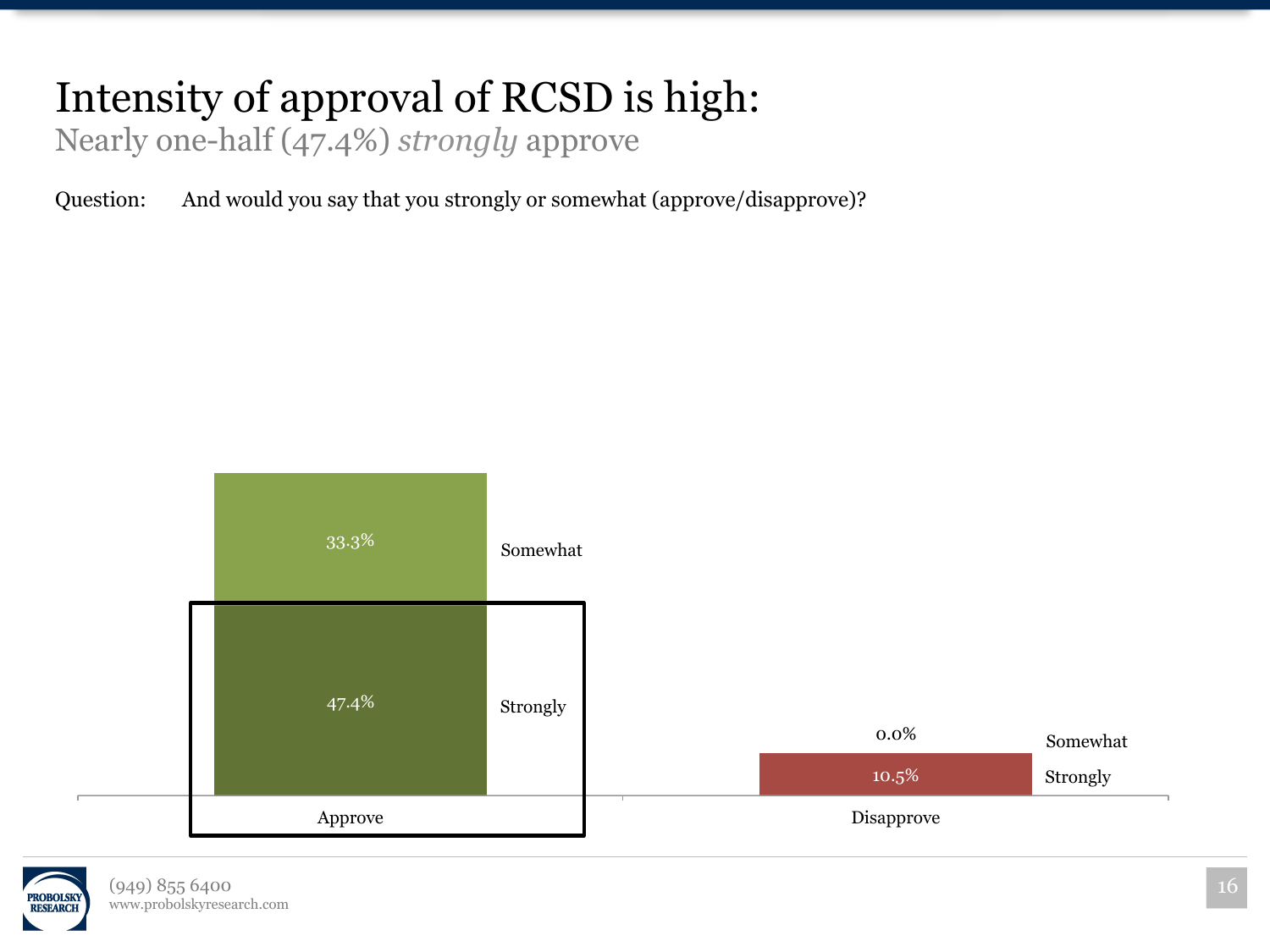#### Nearly three quarters (74.0%) are unaware Of the CSD's contract with Riverside for the treatment of wastewater

Question: (Jurupa Community Services District/Rubidoux Community Services District) contracts with the City of Riverside Public Works Department for treatment of wastewater. Were you aware or not aware that (Jurupa Community Services District/Rubidoux Community Services District) contracted with the City of Riverside to treat wastewater?

![](_page_16_Figure_2.jpeg)

![](_page_16_Picture_3.jpeg)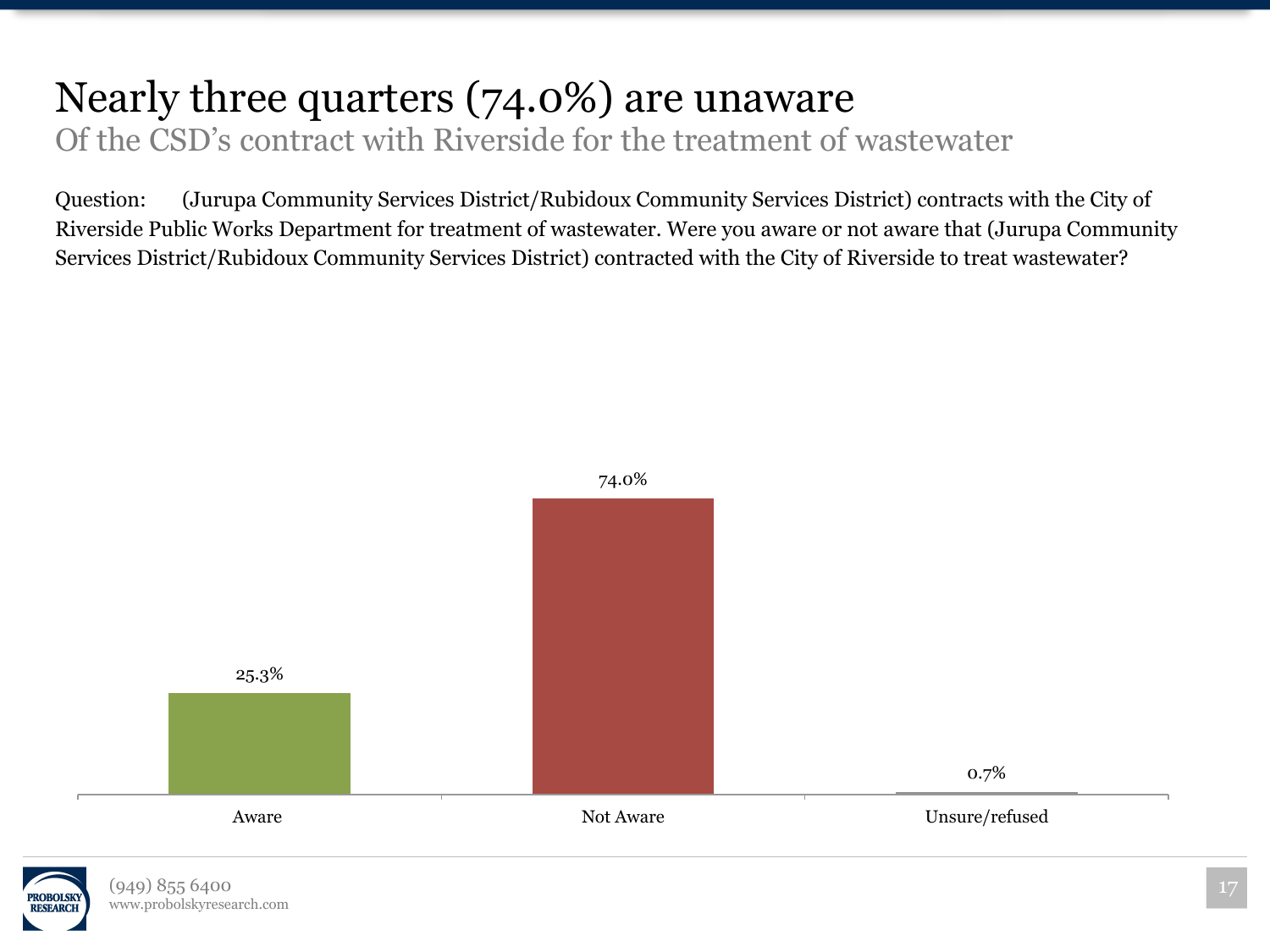#### Voters are divided as to whether they pay to much

For sewer service, or if the amount is just about right

Question: Thinking about the amount that you pay for sewer service for your home, would you say that you pay too much, too little or just about the right amount?

![](_page_17_Figure_3.jpeg)

![](_page_17_Picture_4.jpeg)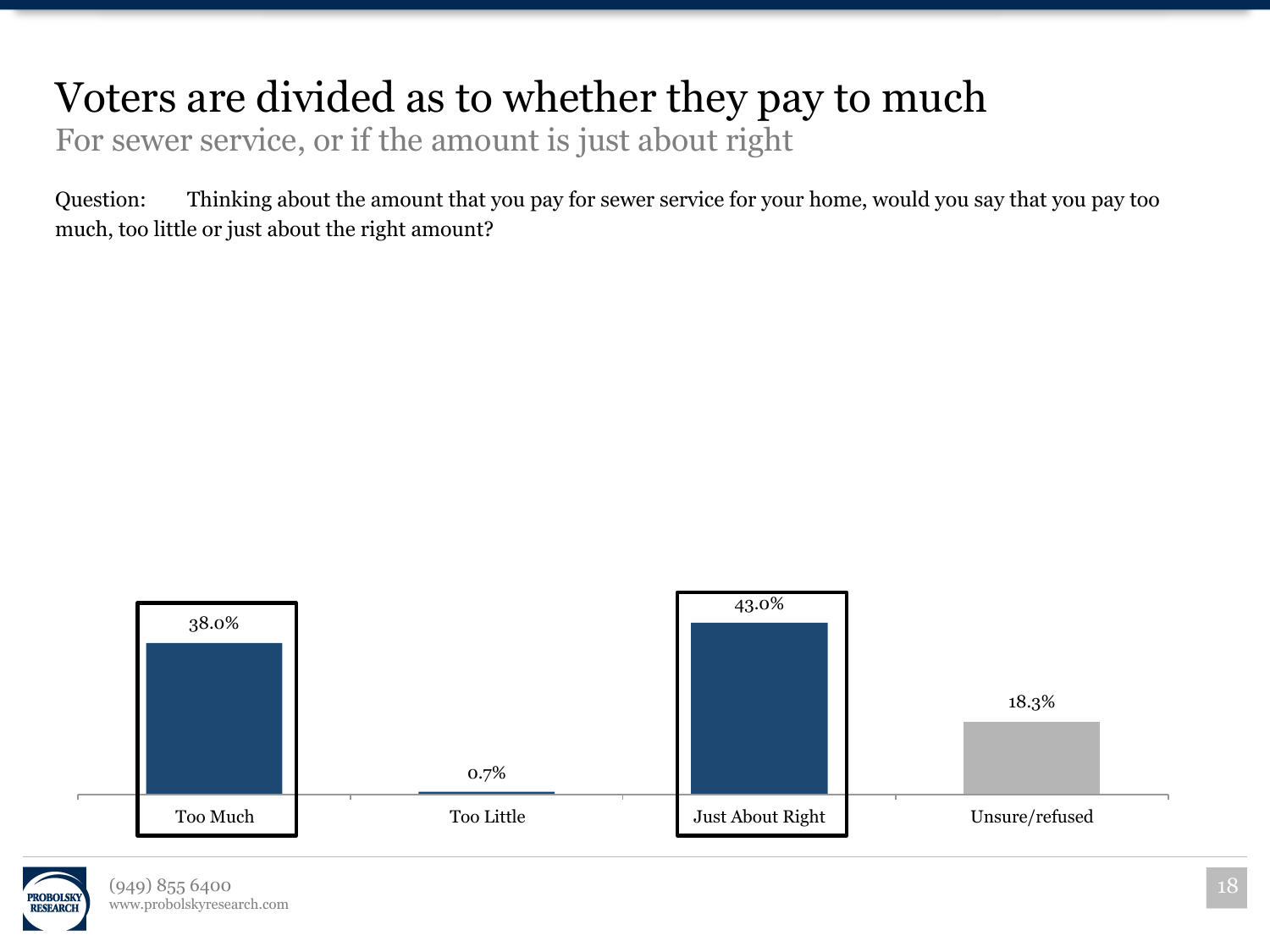#### 78.7% have not heard of Riverside's Water Quality Control Plant upgrade

Question: Have you heard of the City of Riverside's project that upgrades one of the City's Water Quality Control Plants that is used to treat wastewater?

![](_page_18_Figure_2.jpeg)

![](_page_18_Picture_3.jpeg)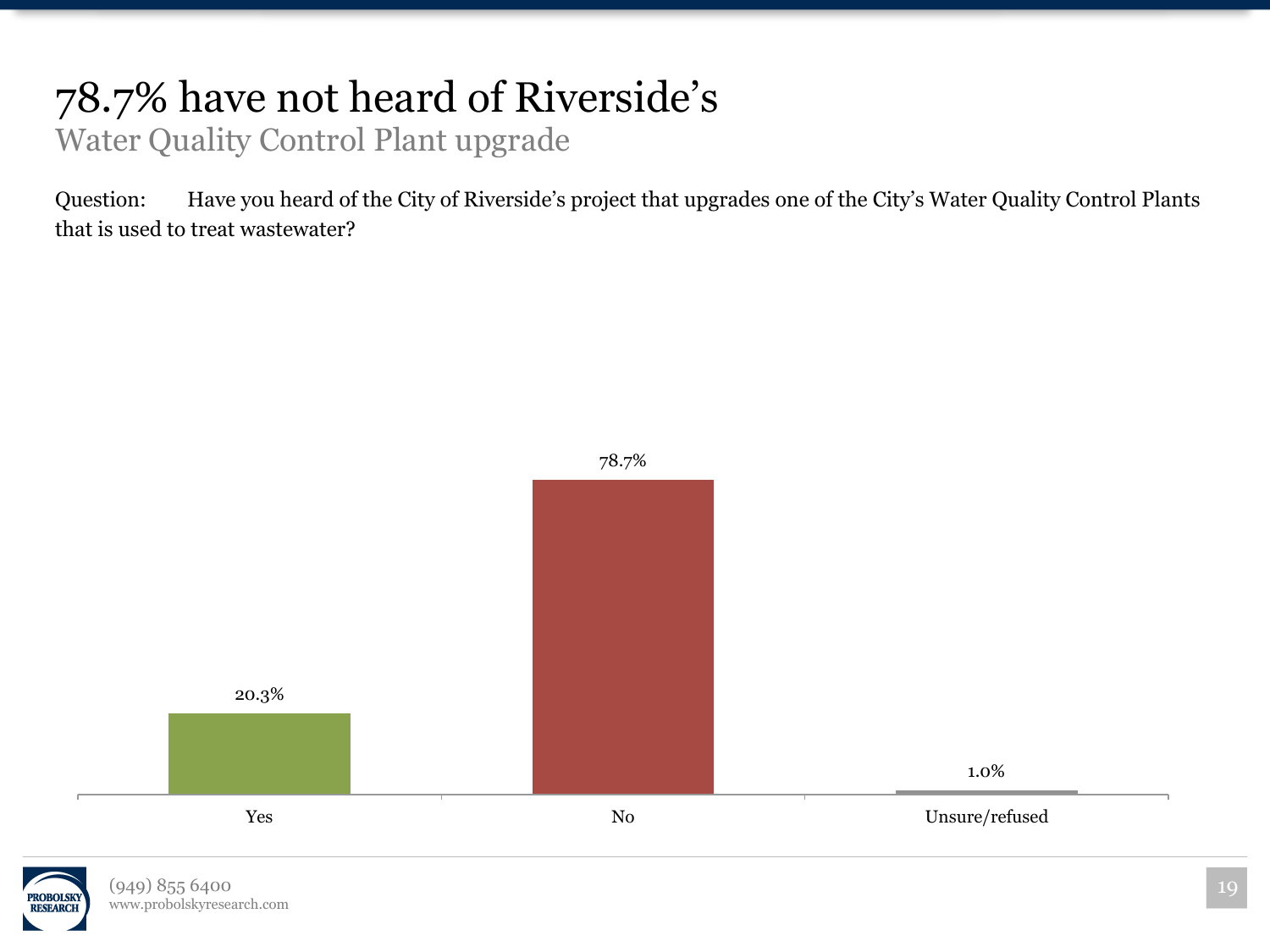## Respondents know very little

About the upgrade project

Question: In your own words, please tell me what you know about the City's plans to upgrade one of its Water Quality Control Plants?

![](_page_19_Figure_3.jpeg)

![](_page_19_Picture_4.jpeg)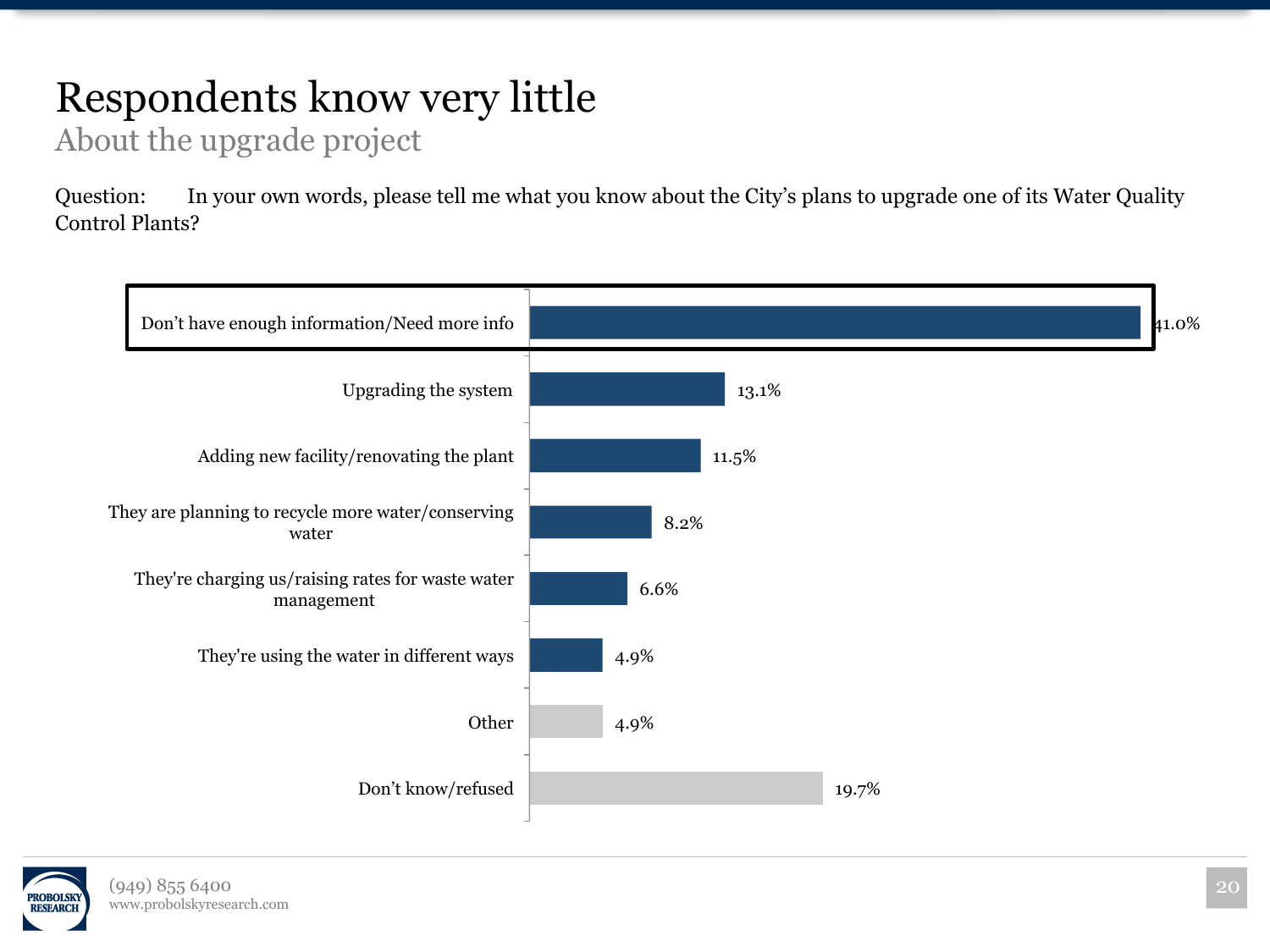#### 56.3% oppose Riverside's plan to sue the CSDs To help pay for the upgrade

Question: The City of Riverside is currently undergoing a 250 million dollar upgrade to Plant Number One, which is one of the City's Water Quality Control Plants and was built in the 1940's. The City claims the upgrade will expand the plant's capacity and add new technologies designed to treat wastewater to a level that meets state and federal standards and can be used throughout the region for non-drinking water purposes such as landscaping irrigation. However, some experts question the need for these upgrades since the City already operates within state and federal guidelines. This is important to residents who live in the (Jurupa Community Services District/Rubidoux Community Services District) service area, because the City of Riverside in a legal battle with Jurupa and Rubidoux Community Service Districts, trying to bully the Districts into paying tens of millions of dollars to subsidize the skyrocketing costs of the City's project. Do you support the City of Riverside's plan sue the Jurupa Community Services District and the Rubidoux Community Services District to help pay for the 250 million dollar upgrade to one of the City's wastewater treatment plants?

![](_page_20_Figure_2.jpeg)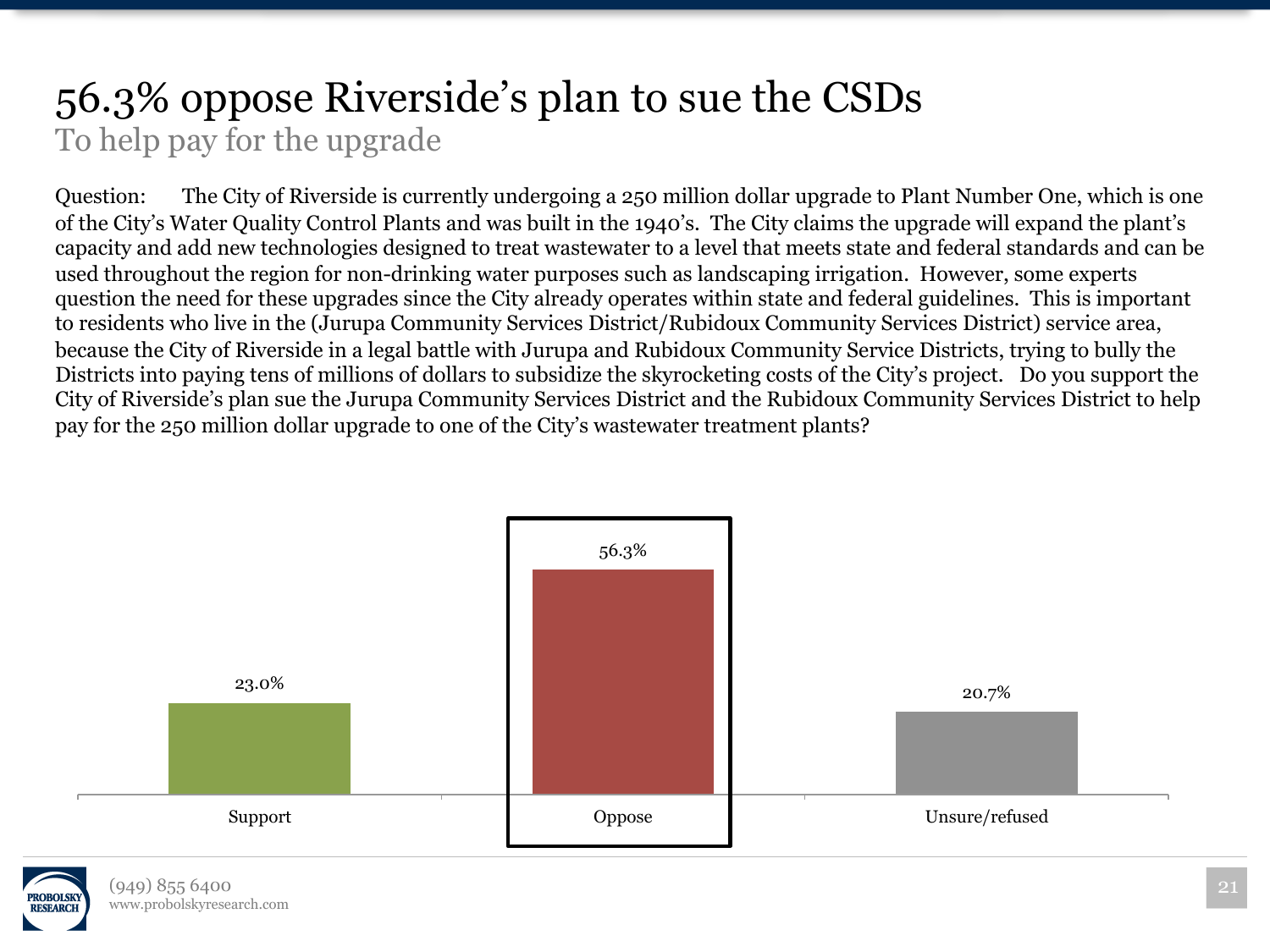#### The intensity of opposition is significant:

40.0% *strongly* opposes Riverside's plan

Question: And would you say that you would lean one way or the other?

![](_page_21_Figure_3.jpeg)

![](_page_21_Picture_4.jpeg)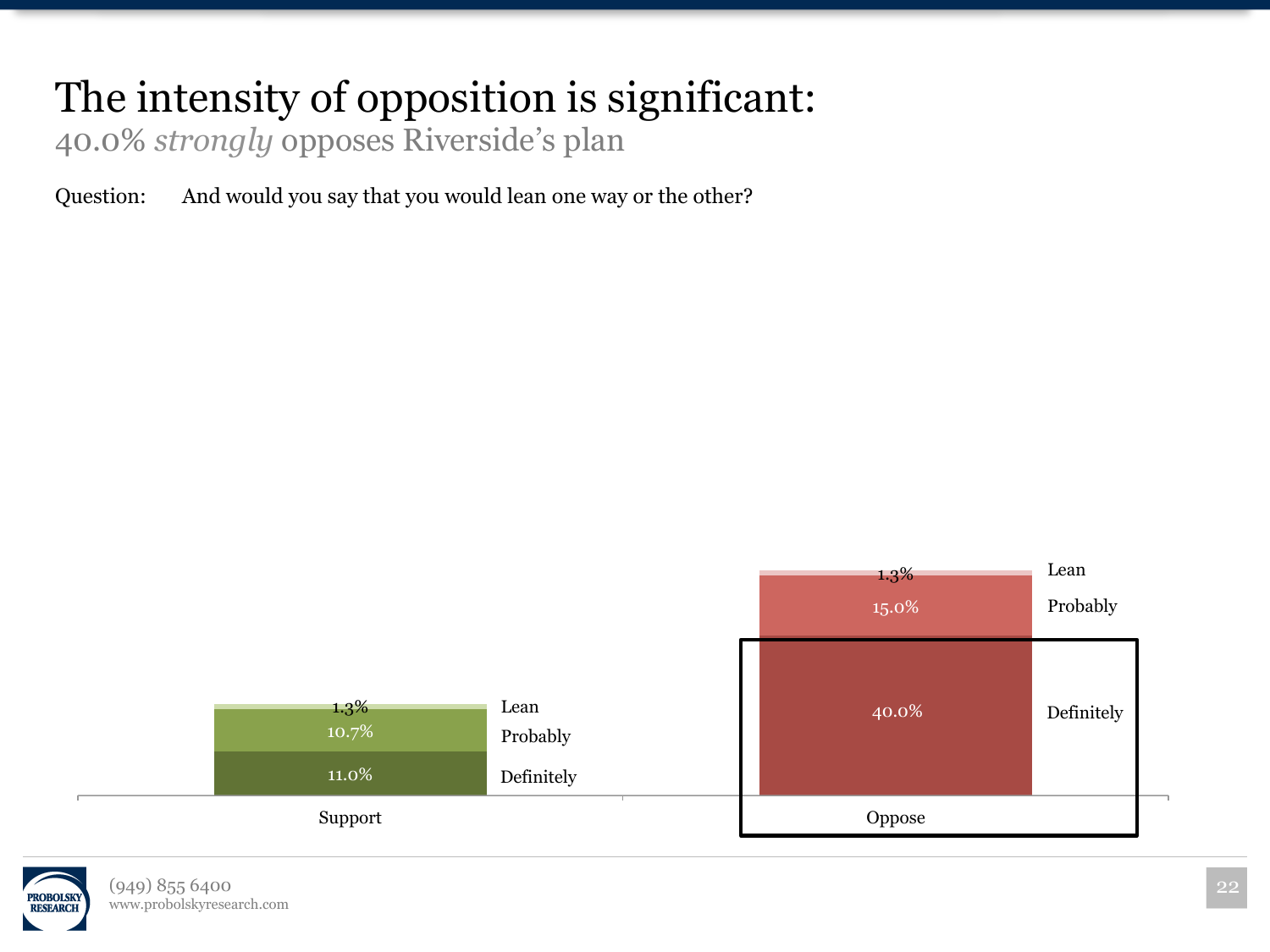#### Cost concerns lead reasons

#### For opposing Riverside's plan

Question: Thinking specifically, why would you oppose the City of Riverside suing the Jurupa Community Services District and the Rubidoux Community Services District to help pay for the 250 million dollar upgrade to one of the City's wastewater treatment plants?

![](_page_22_Figure_3.jpeg)

![](_page_22_Picture_4.jpeg)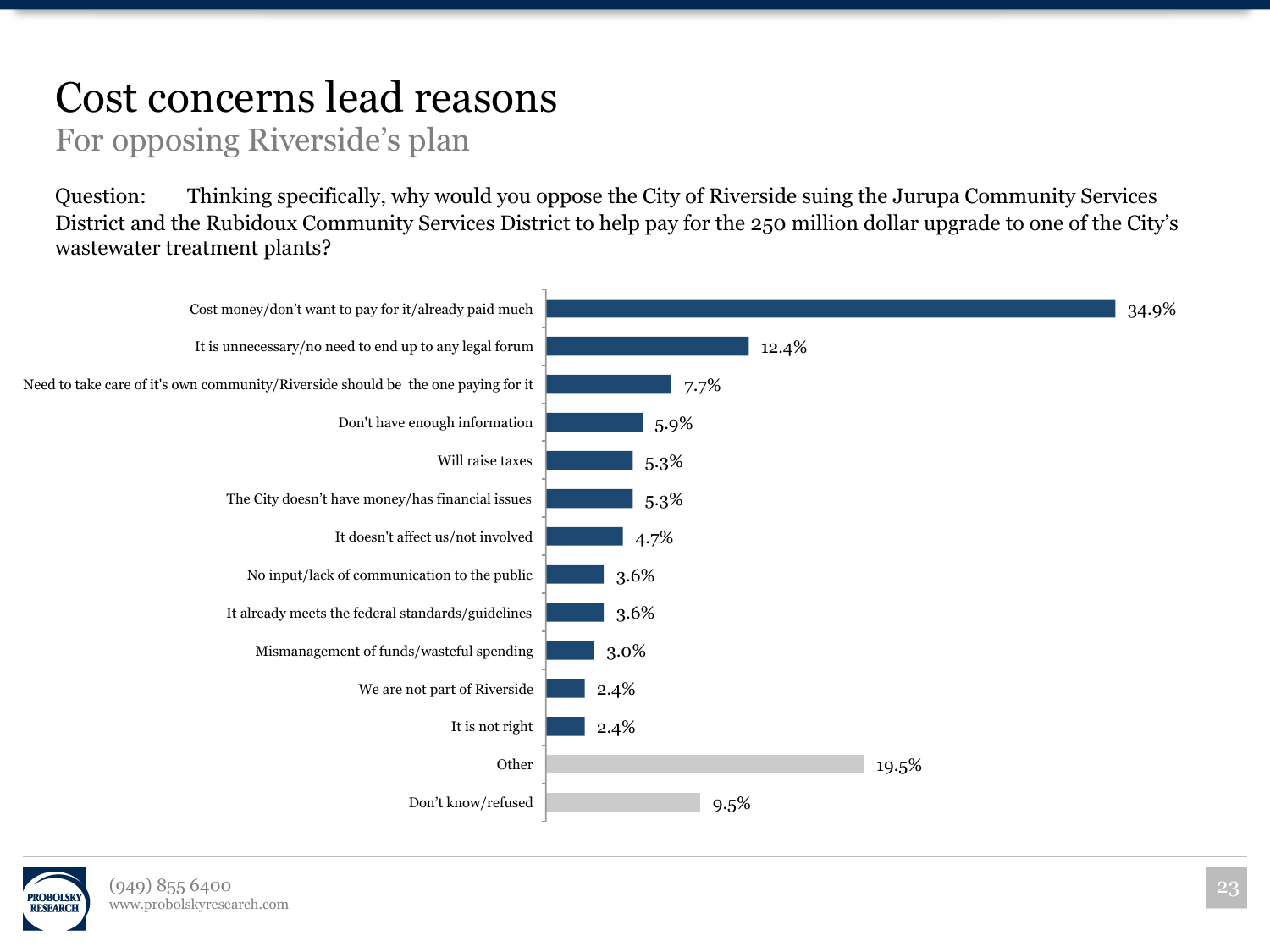#### Knowing that questions have been raised about funding Makes 62.0% less likely to support the plan

Question: Serious questions have been raised about how the City of Riverside has spent the funds that were supposed to be set aside for upgrades of its sewer facilities, and two of the City's own Council members have asked the state Controller to audit the City's sewer fund. Does knowing this make you more likely or less likely to support the City of Riverside suing the Jurupa Community Services District and the Rubidoux Community Services District to help pay for the 250 million dollar upgrade to one of the City's wastewater treatment plants?

![](_page_23_Figure_2.jpeg)

**Among those who initially supported** 

![](_page_23_Picture_4.jpeg)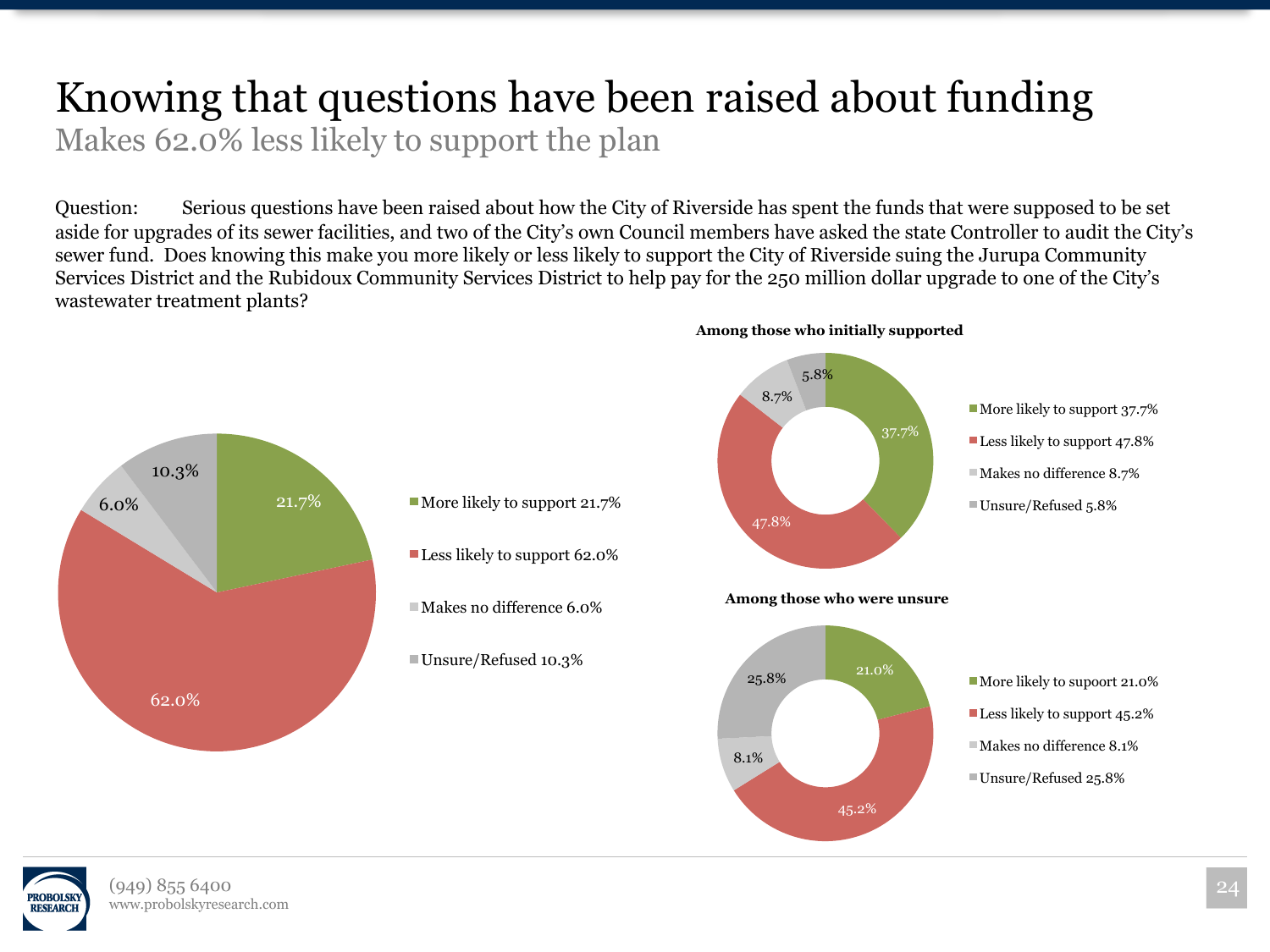## Knowing of the City's failures to plan for future costs

Makes 69.7% less likely to support the plan

Question: After it became clear that the City of Riverside no longer had the ability to pay for the 250 million dollars required to upgrade its wastewater treatment Plant Number One, the City decided to try to force small regional Community Services Districts to pay about 30 million dollars to subsidize the plant's cost. Does knowing this make you more likely or less likely to support the City suing the Jurupa Community Services District and the Rubidoux Community Services District to help pay for the 250 million dollar upgrade to one of the City's wastewater treatment plants?

![](_page_24_Figure_3.jpeg)

![](_page_24_Picture_4.jpeg)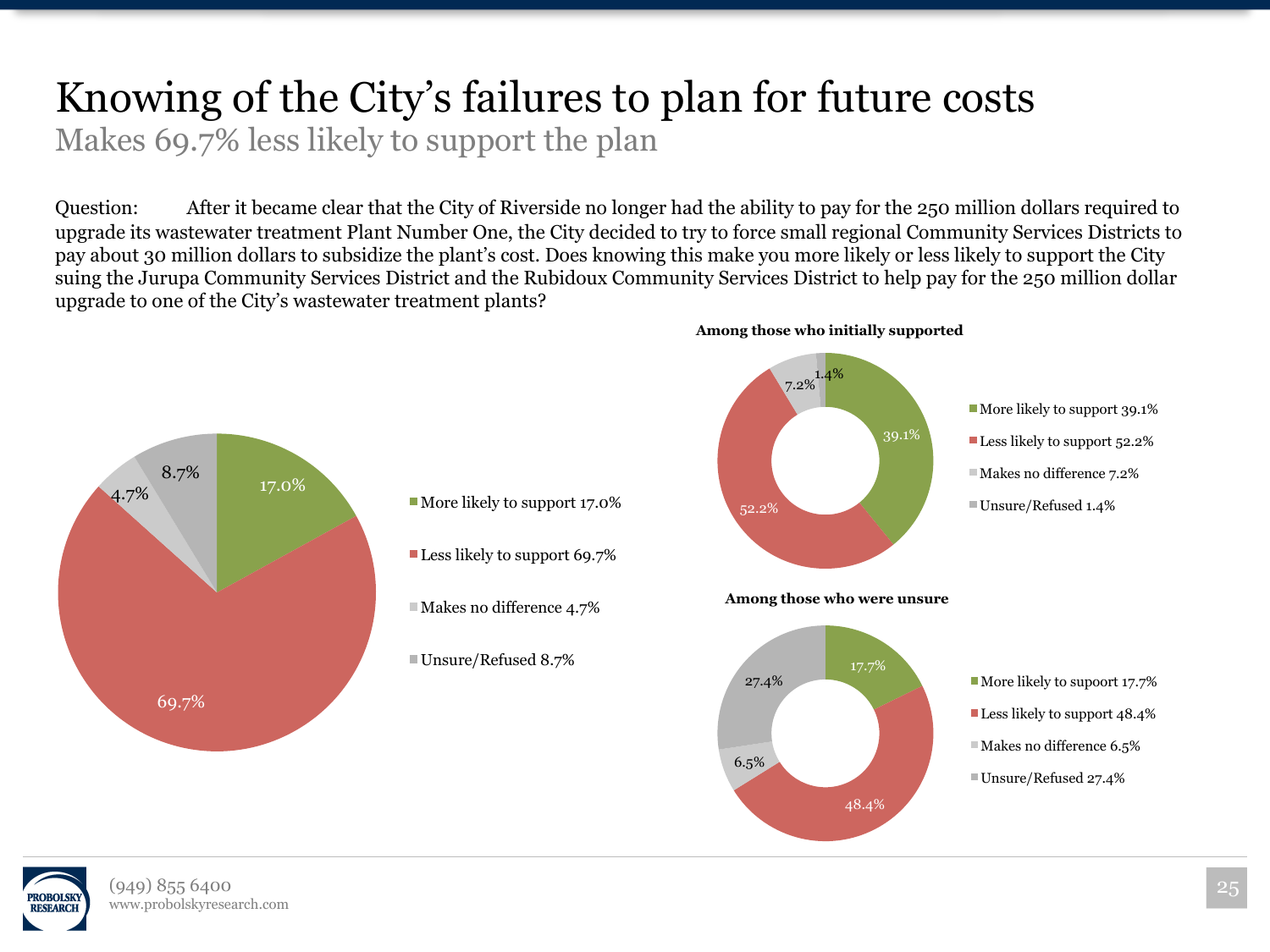# Knowing of the City's refusal to fix the Wildlife Area

Makes 69.7% less likely to support the plan

Question: The City refuses to fix the Hidden Valley Wildlife Area in northwest Riverside. The wetlands haven was an attraction for children and Riverside residents to see thousands of migratory waterfowl such as egrets, great blue herons, Canada geese and wood ducks, but it has dried up and is uninhabited by wildlife after being damaged a few years ago by flooding. The Wetlands also helped treat wastewater by removing nitrogen, which helped the plant meet its regulatory requirements. Even though it's the City of Riverside's responsibility to maintain the wildlife refuge, the City has said it doesn't have the money to repair it. Meanwhile, the City is spending 250 million dollars for a gold-plated upgrade to its wastewater treatment plant. Does knowing this make you more likely or less likely to support the City of Riverside suing the Jurupa Community Services District and the Rubidoux Community Services District to help pay for the 250 million dollar upgrade to one of the City's wastewater treatment plants?

![](_page_25_Figure_3.jpeg)

![](_page_25_Picture_4.jpeg)

![](_page_25_Picture_5.jpeg)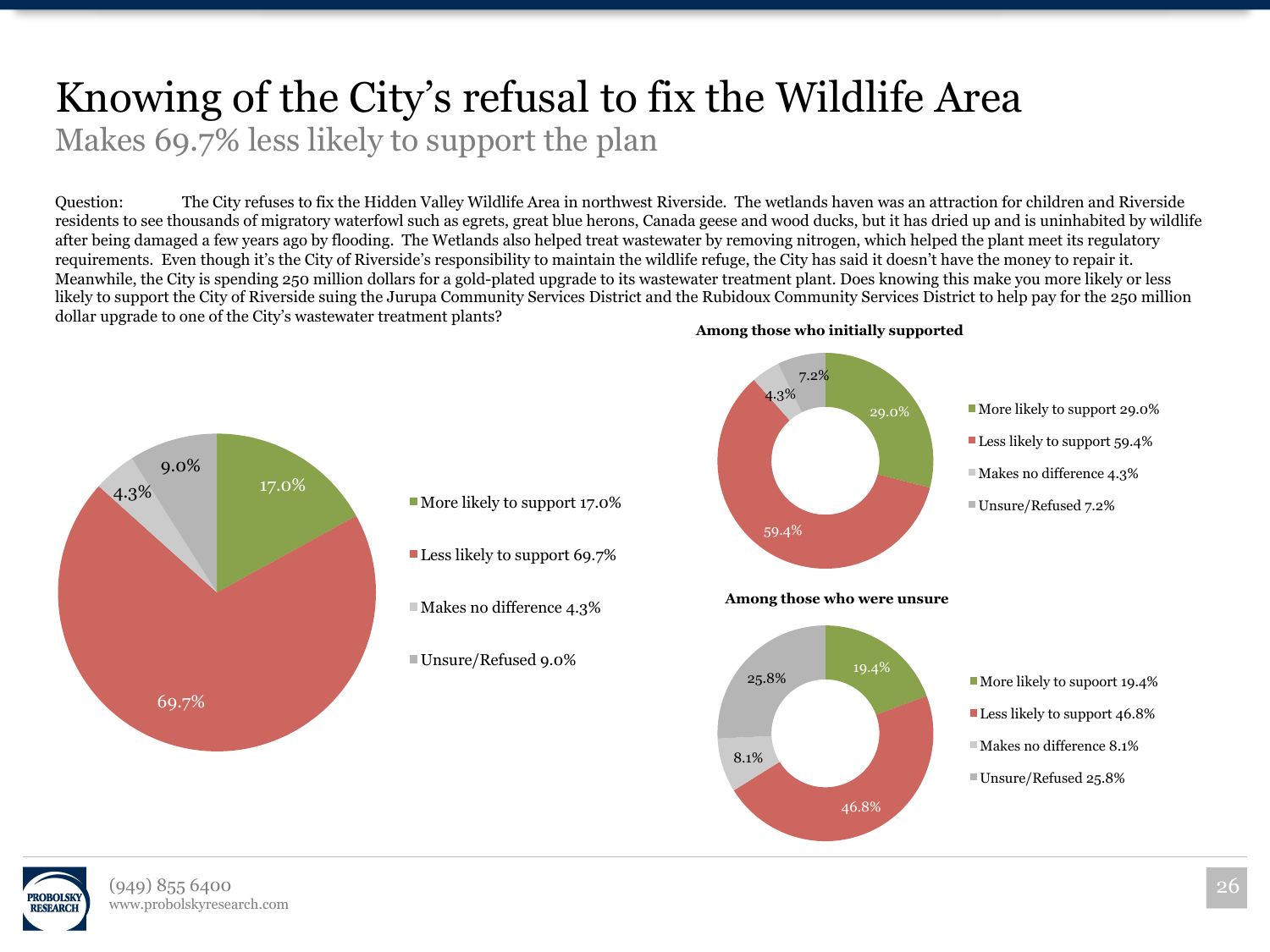#### Knowing received federal and state funds but didn't set them Aside for future projects makes 69.7% less likely to support the plan

Question: Public agencies that receive Clean Water Act Grant Funds from the Federal government and the state of California are responsible for establishing a special fund that ensures these agencies save responsibly for future projects, upgrades and facilities replacement. In the late 1970's through the early 80's, Riverside received these funds to build its second wastewater treatment plant, Plant Number Two. But they never set aside the required funds. Does knowing this make you more likely or less likely to support the City of Riverside suing the Jurupa Community Services District and the Rubidoux Community Services District to help pay for the 250 million dollar upgrade to one of the City's wastewater treatment plants?

![](_page_26_Figure_2.jpeg)

![](_page_26_Picture_3.jpeg)

![](_page_26_Picture_4.jpeg)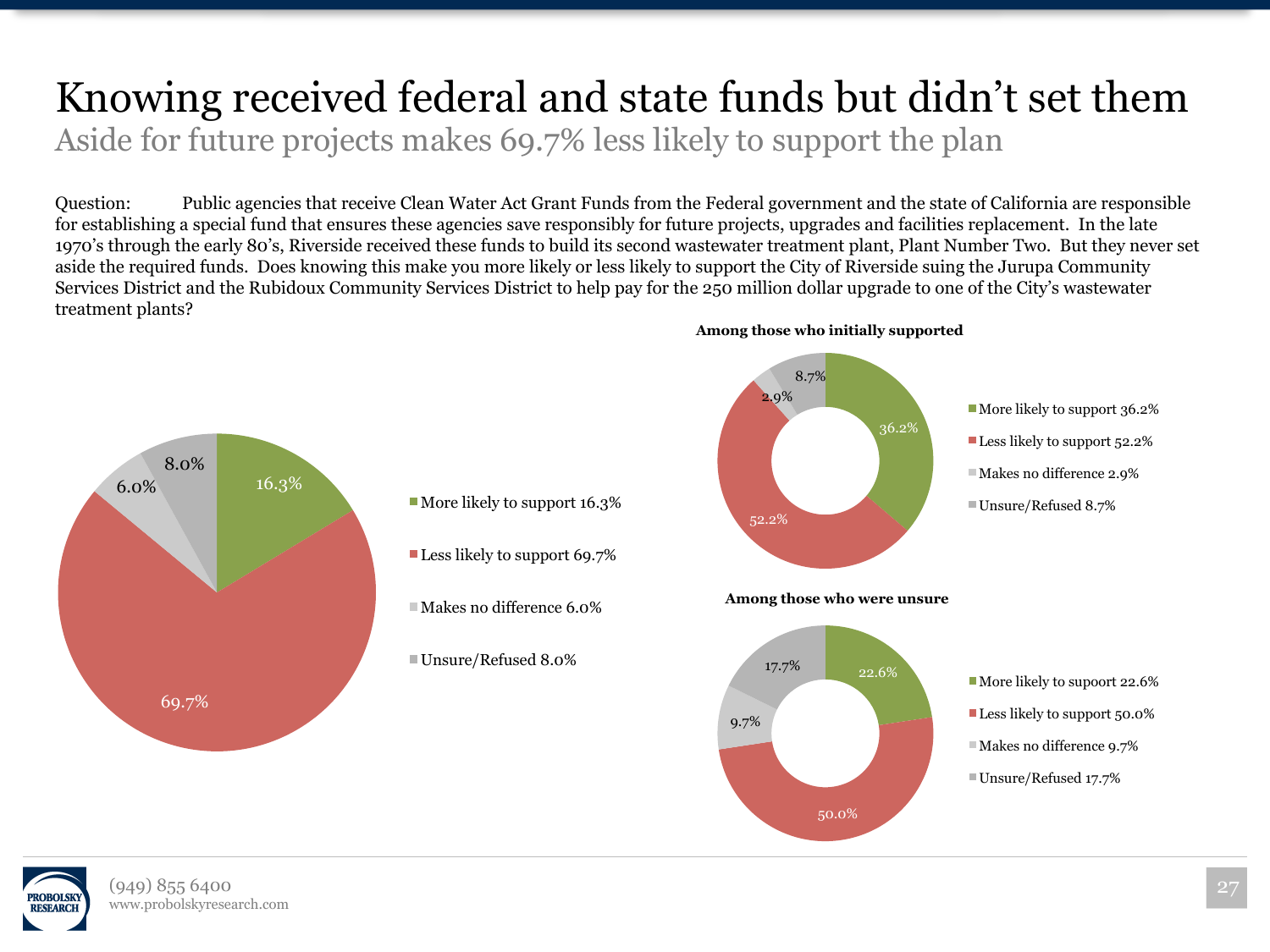## Knowing of the MBR's higher expenses

Makes a 66.0% less likely to support the plan

Question: The City of Riverside opted to replace the existing conventional wastewater treatment technology process in Plant one with a new system called Membrane Bioreactor. Membrane Bioreactor systems are dramatically more expensive than conventional facilities, requiring higher construction, maintenance and ongoing operational costs. Does knowing this make you more likely or less likely to support the City of Riverside suing the Jurupa Community Services District and the Rubidoux Community Services District to help pay for the 250 million dollar upgrade to one of the City's wastewater treatment plants?

![](_page_27_Figure_3.jpeg)

#### **Among those who initially supported**

![](_page_27_Picture_5.jpeg)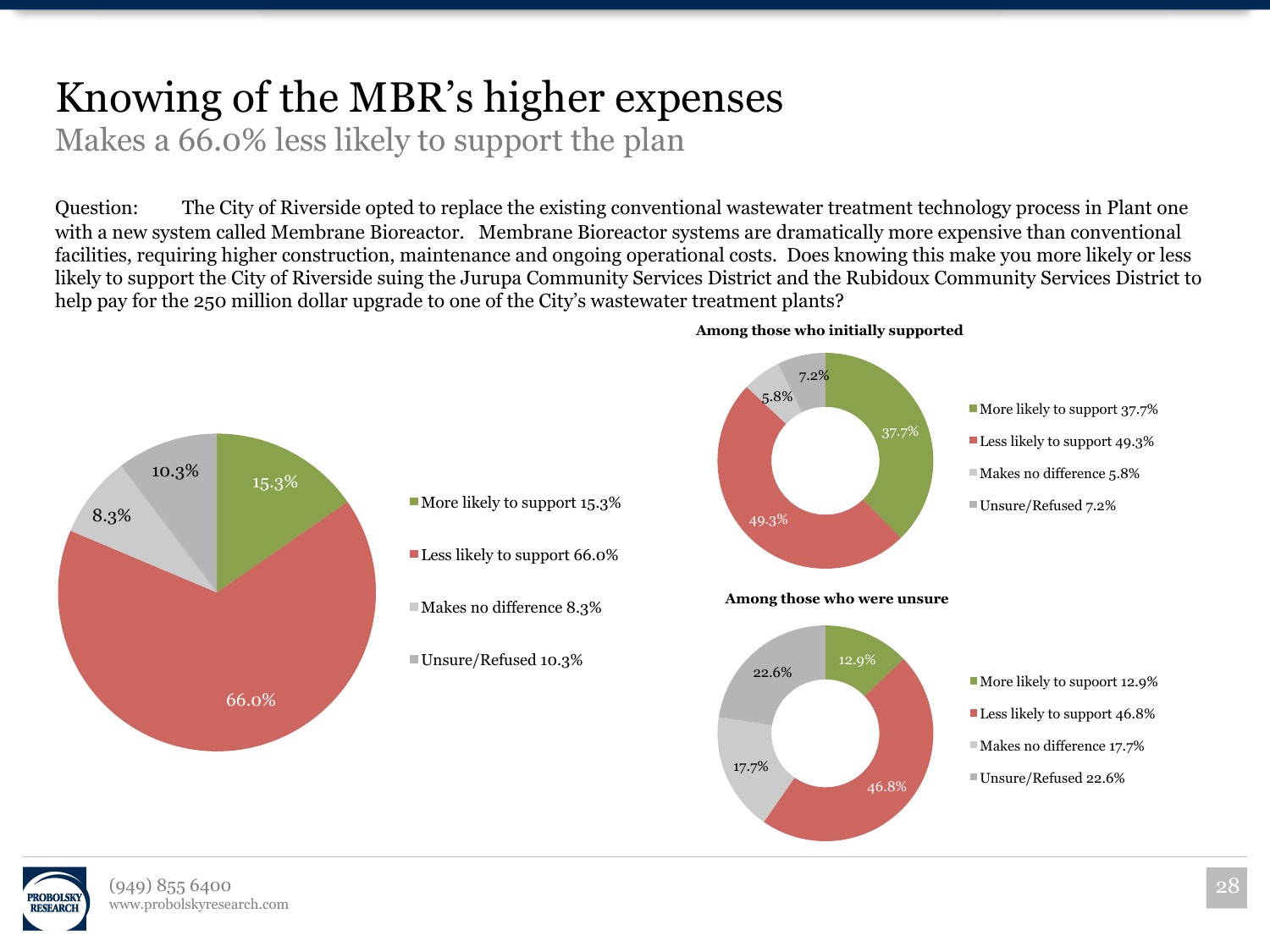#### Knowing the MBR conversion went far beyond requirements Makes 67.3% less likely to support the plan

Question: The City of Riverside's engineers estimated that the Membrane Bioreactor conversion alone costs over 54 million dollars. The conversion to a Membrane Bioreactor system goes far beyond what is required. All state and federal regulatory requirements and the region's current and projected needs would have been met simply by maintaining the existing conventional system. Does knowing this make you more likely or less likely to support the City of Riverside suing the Jurupa Community Services District and the Rubidoux Community Services District to help pay for the 250 million dollar upgrade to one of the City's wastewater treatment plants?

![](_page_28_Figure_2.jpeg)

**Among those who initially supported** 

![](_page_28_Picture_4.jpeg)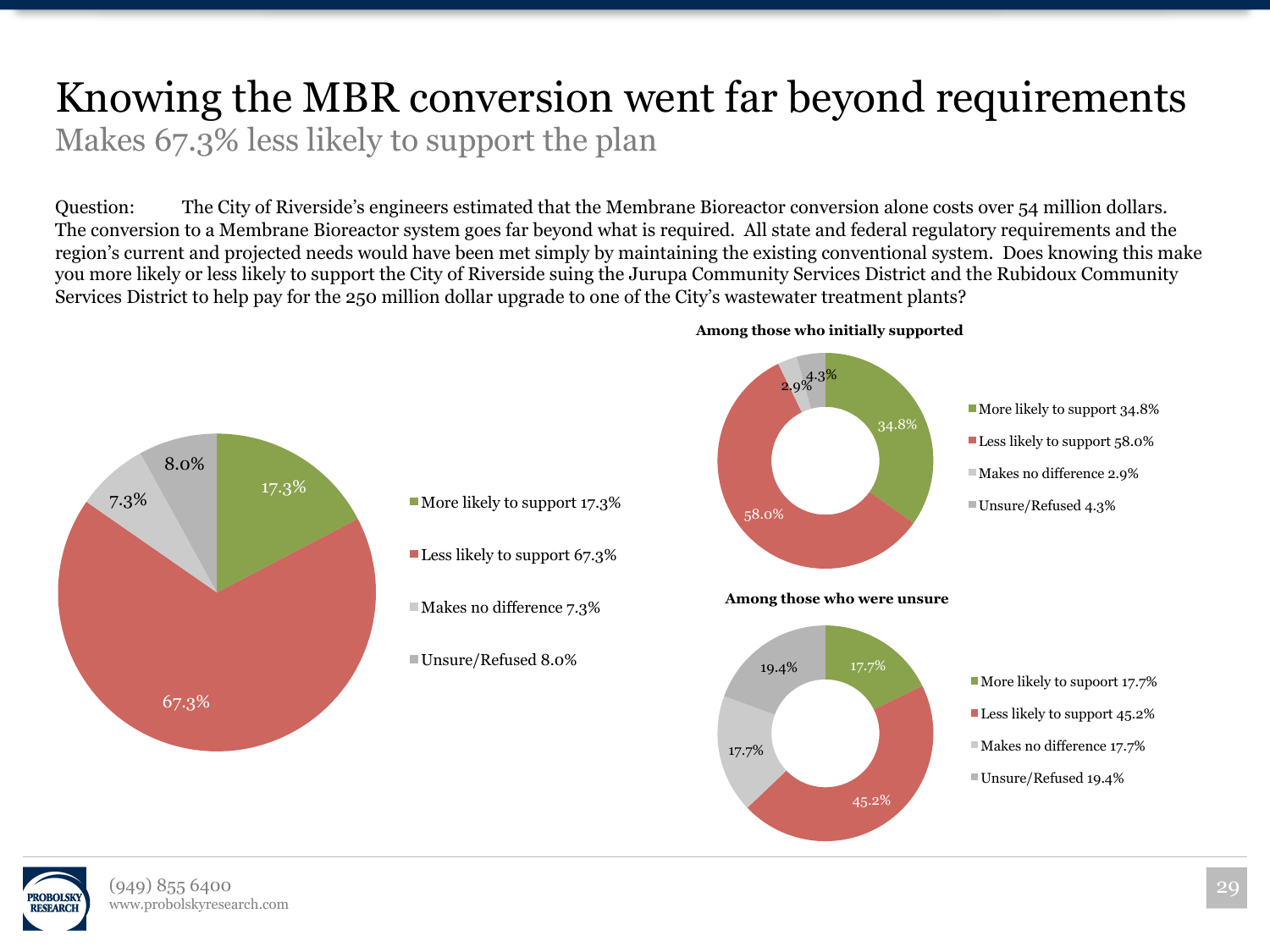## Knowing no other MBR plant of this size is in California

Makes 62.3% less likely to support the plan

Question: Riverside's new Membrane Bioreactor system will be the largest in California. No other Membrane Bioreactor plant has been built on this scale or proven effective in our state. There are only four other comparably sized Membrane Bioreactor plants under construction, including those being built in the Middle East in Dubai and Oman, as well as in Las Vegas. Does knowing this make you more likely or less likely to support the City of Riverside suing the Jurupa Community Services District and the Rubidoux Community Services District to help pay for the 250 million dollar upgrade to one of the City's wastewater treatment plants?

![](_page_29_Figure_3.jpeg)

![](_page_29_Picture_4.jpeg)

![](_page_29_Picture_5.jpeg)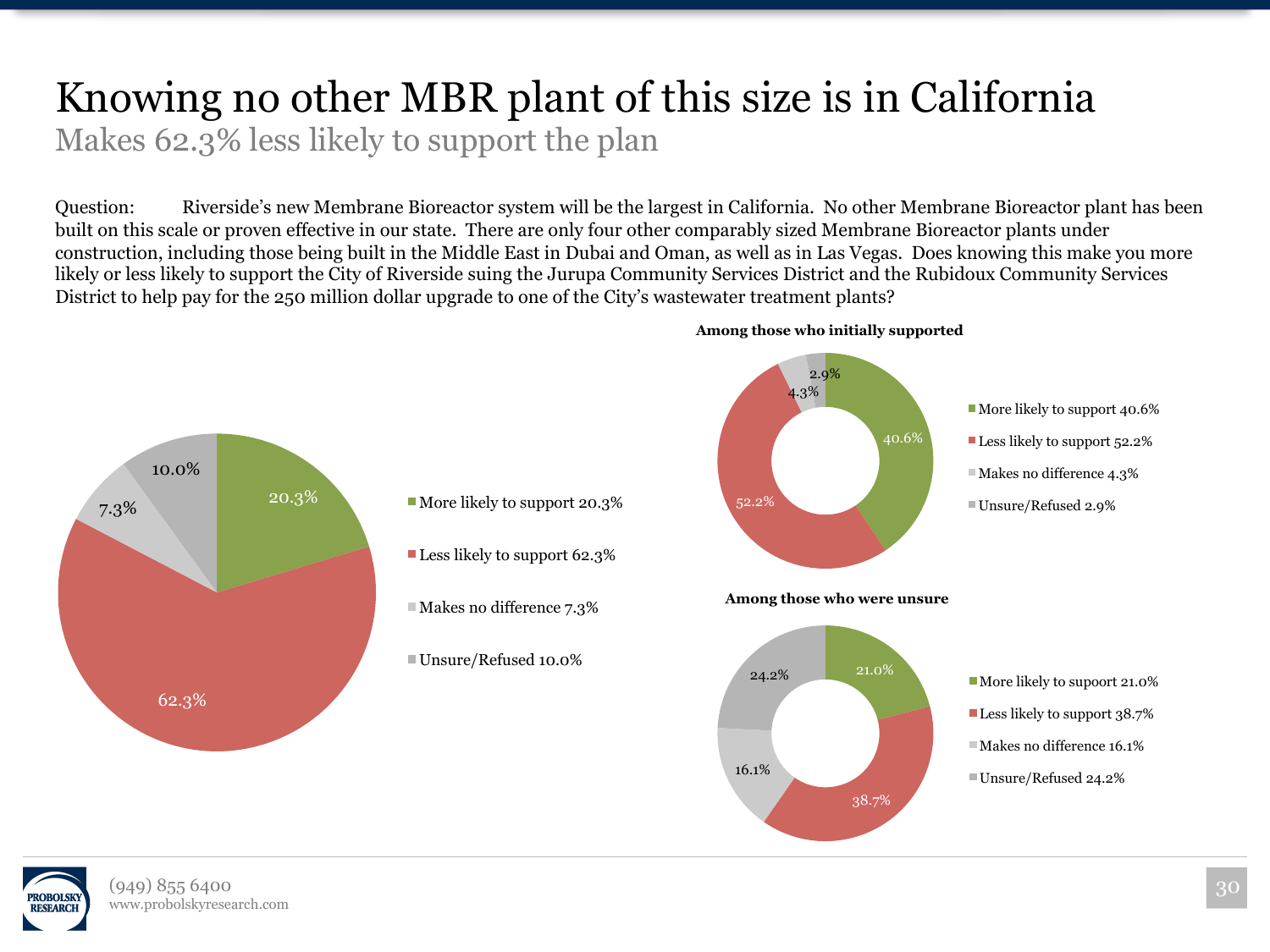## Knowing MBR is unproven and scarcely adopted

Makes 69.3% less likely to support the plan

Question: Even though conventional treatment systems are used by the vast majority of municipalities throughout California because of their efficacy and cost savings, the City of Riverside chose to implement the considerably more expensive, unproven Membrane Bioreactor technology. Does knowing this make you more likely or less likely to support the City of Riverside suing the Jurupa Community Services District and the Rubidoux Community Services District to help pay for the 250 million dollar upgrade to one of the City's wastewater treatment plants?

![](_page_30_Figure_3.jpeg)

![](_page_30_Picture_4.jpeg)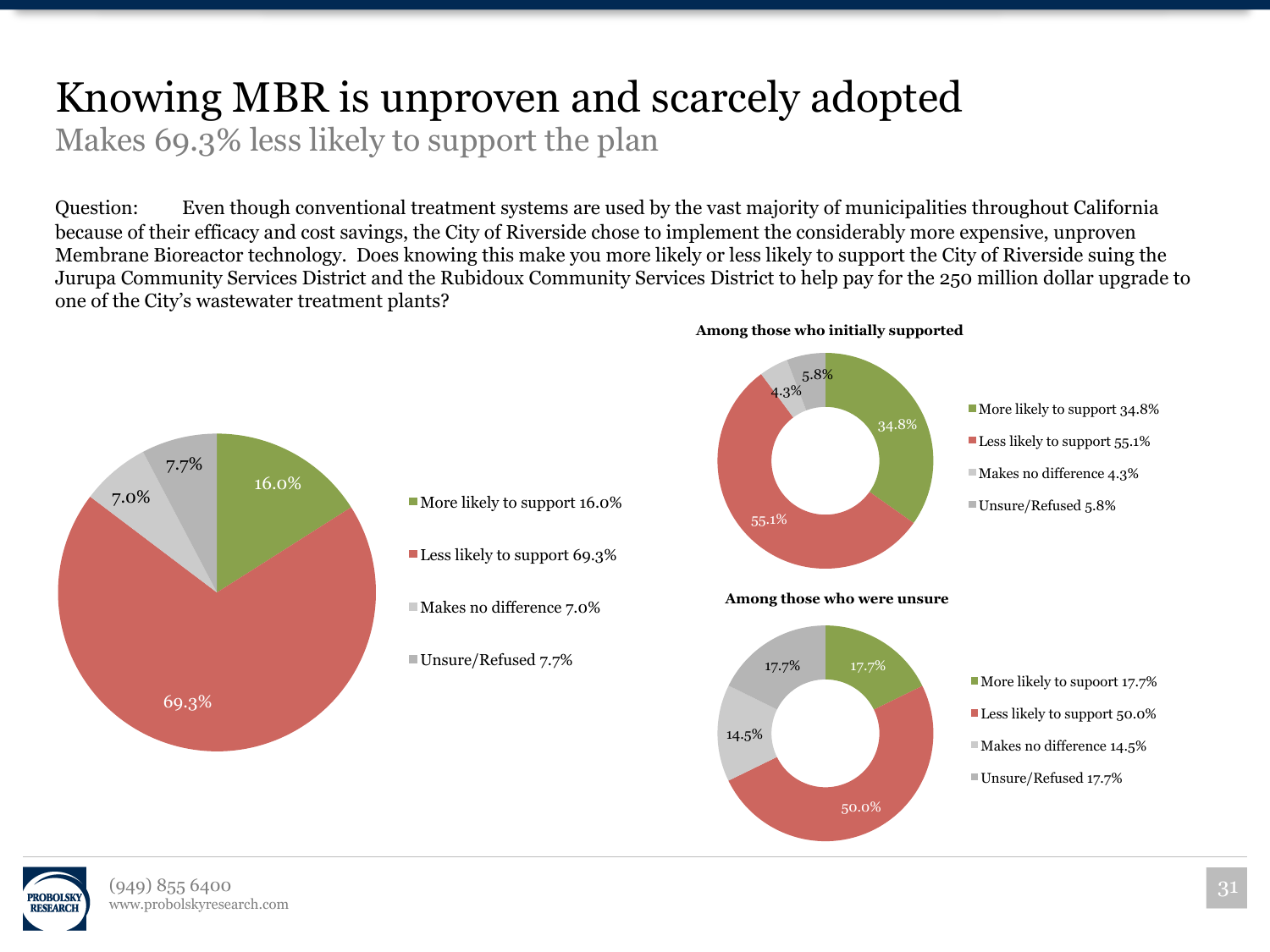#### Nearly 8 out of 10 voters (79.3%) oppose The City forcing the CSDs to pay about \$30 million to offset upgrade costs

Question: Over twenty years ago, the City of Riverside entered into an agreement for with neighboring Community Services Districts: Jurupa and Rubidoux for those Districts to pay for waste water treatment and for ongoing operations, as well as repair and replacement costs for the existing conventional system of wastewater treatment on the more modern City of Riverside Plant Number Two. The agreement specifically excluded the Districts from paying for any future plant conversions, additions or modifications. The current 250 million dollar upgrade project is for the older Plant one. After it became clear that the City of Riverside failed to save for future plant upgrades even though the state requires them to, and that they no longer had the ability to pay for the 250 million dollar cost to upgrade its wastewater treatment plant, the City decided to reinterpret the 1990 agreements and sue the region's three Community Services Districts, attempting to force them to pay about 30 million dollars to help subsidize the plant's cost. If the City of Riverside is successful, this 30 million dollar charge will be passed on to the residents of those Districts, including Jurupa Community Services District and Rubidoux Community Services District. Do you support the City of Riverside forcing [Jurupa Community Services District/Rubidoux Community Services District] to pay the City about 30 million dollars to help offset the costs of the City's 250 million dollar upgrade to one of its wastewater treatment plants?

![](_page_31_Figure_2.jpeg)

![](_page_31_Picture_3.jpeg)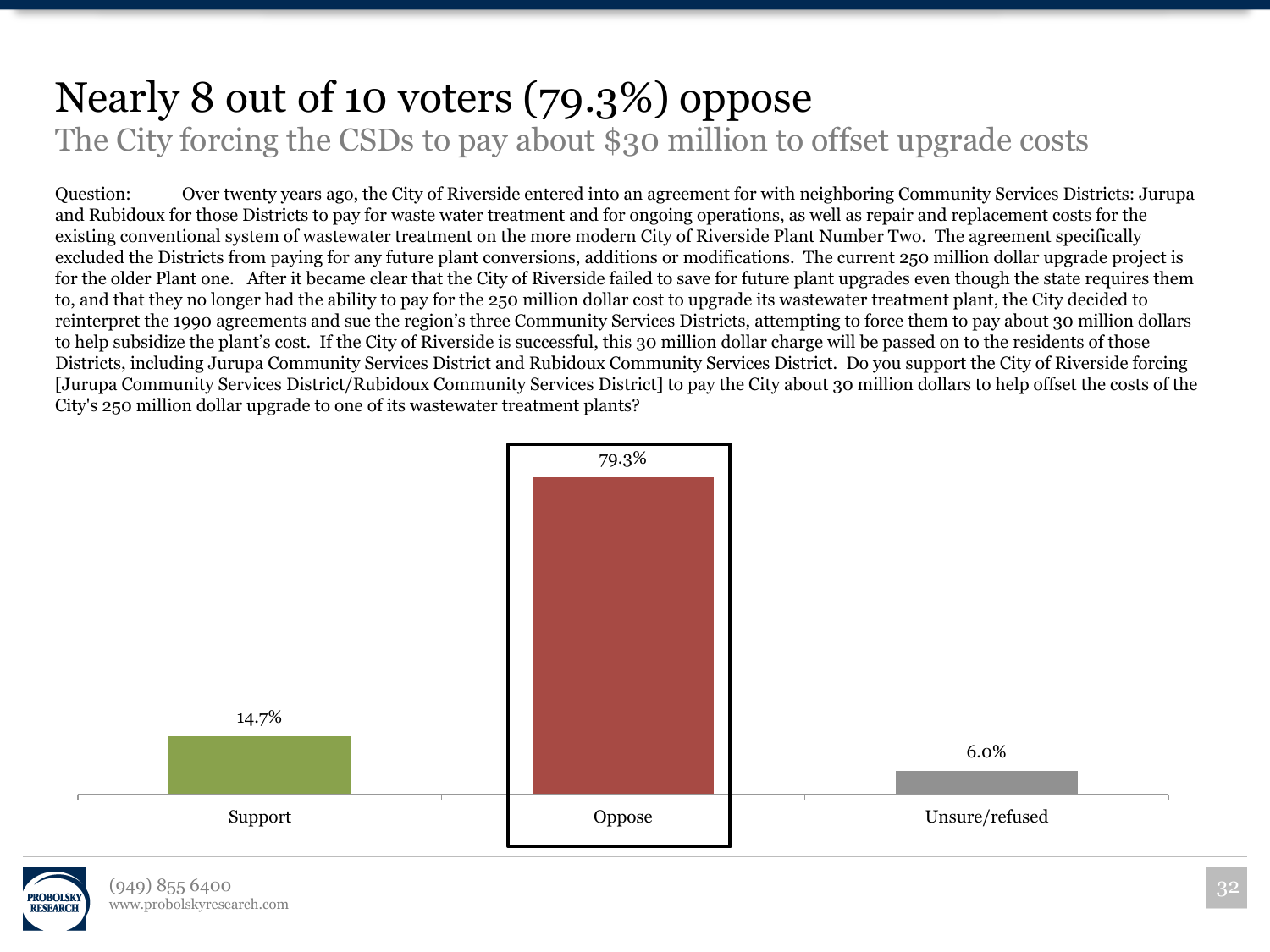## The intensity of opposition is high:

62.7% *strongly* oppose

Question: And would you say that you definitely or probably (support/oppose)? And would you say that you would lean one way or the other?

![](_page_32_Figure_3.jpeg)

![](_page_32_Picture_4.jpeg)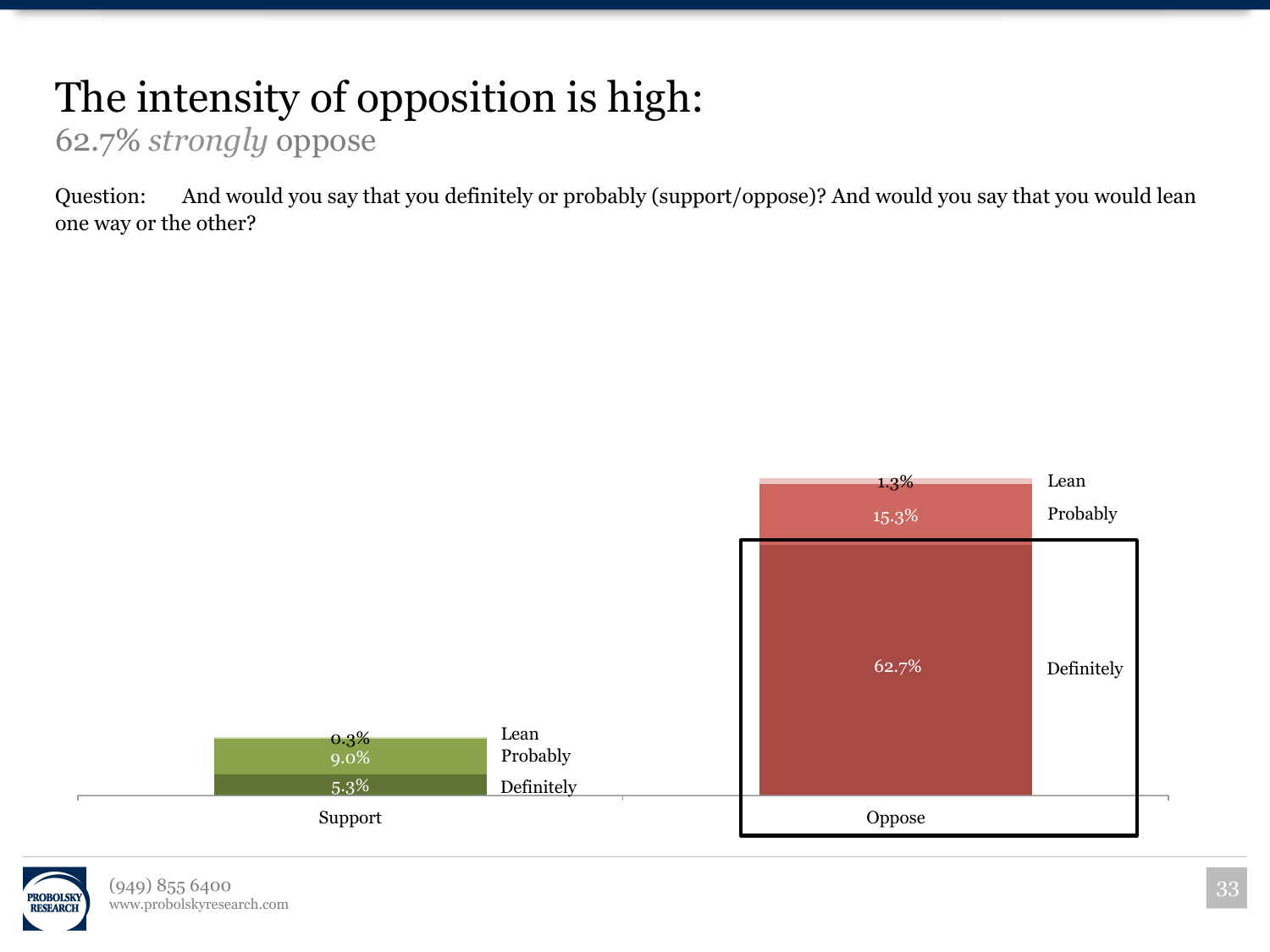## Knowing that Riverside has refused to negotiate

Makes 82.0% less likely to support the City forcing the CSDs to pay some \$30MM

Question: Both Jurupa Community Services District and the Rubidoux Community Services District have repeatedly asked the City of Riverside to find a solution out of court that will work both for the City of Riverside AND the Community Services Districts, but Riverside has refused to negotiate. Instead, the City has spent nearly 200 thousand dollars so far suing the Districts. Does knowing this make you more likely or less likely to support the City of Riverside trying to force Jurupa Community Services District and the Rubidoux Community Services District to pay the City about 30 million dollars to help pay for the 250 million dollar upgrade to one of its wastewater treatment plants?

![](_page_33_Figure_3.jpeg)

![](_page_33_Picture_4.jpeg)

![](_page_33_Picture_5.jpeg)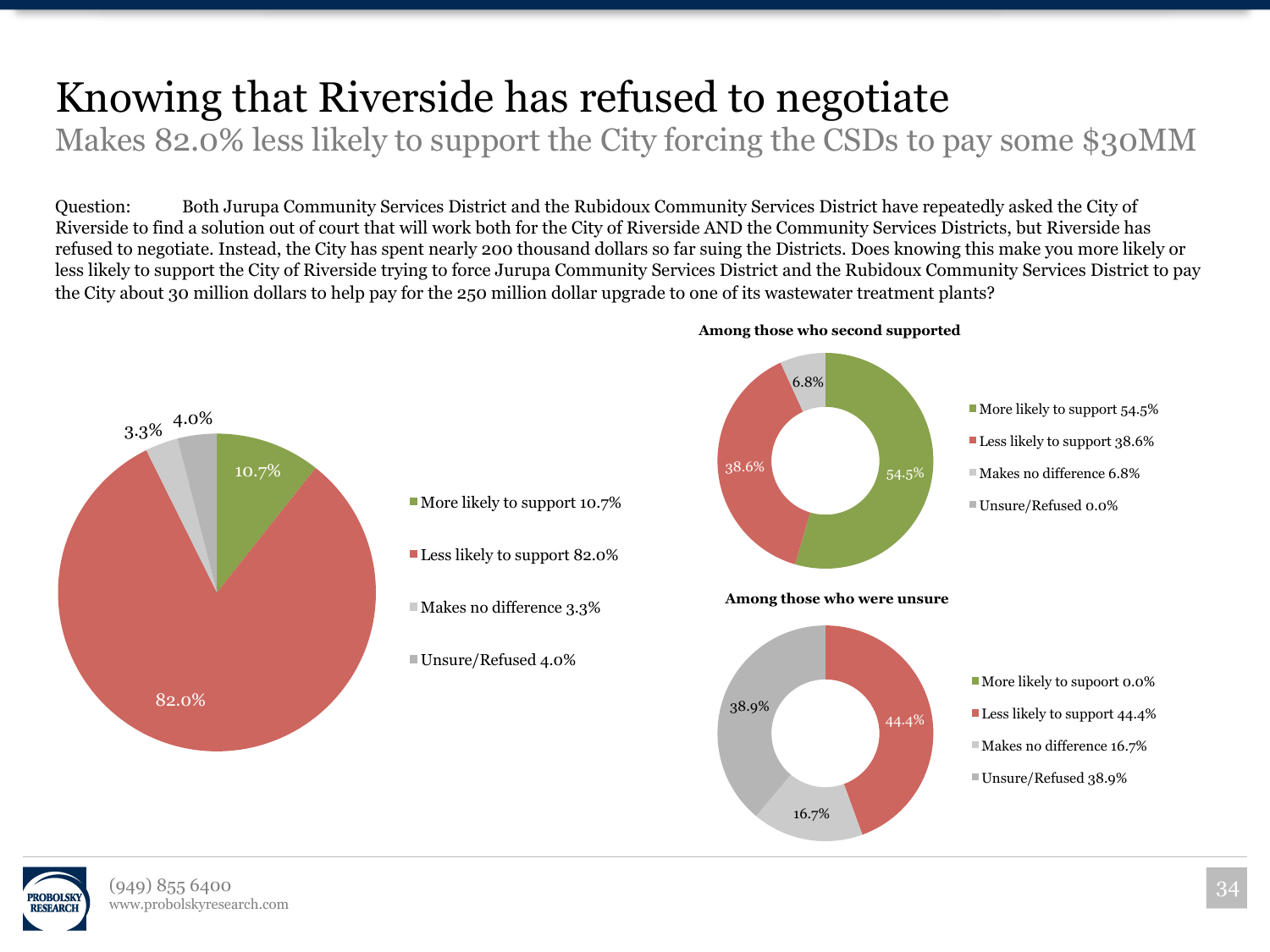## Knowing that Riverside compromised with Edgemont

Makes 76.7% less likely to support the City forcing the CSDs to pay some \$30MM

Question: The City of Riverside reached an agreement with nearby Edgemont Community Services District, yet refuses to compromise with either Jurupa or Rubidoux Community Services Districts. Does knowing this make you more likely or less likely to support the City of Riverside trying to force Jurupa Community Services District and Rubidoux Community Services District to pay the City about 30 million dollars to help pay for the 250 million dollar upgrade to one of its wastewater treatment plants?

![](_page_34_Figure_3.jpeg)

![](_page_34_Picture_4.jpeg)

![](_page_34_Picture_5.jpeg)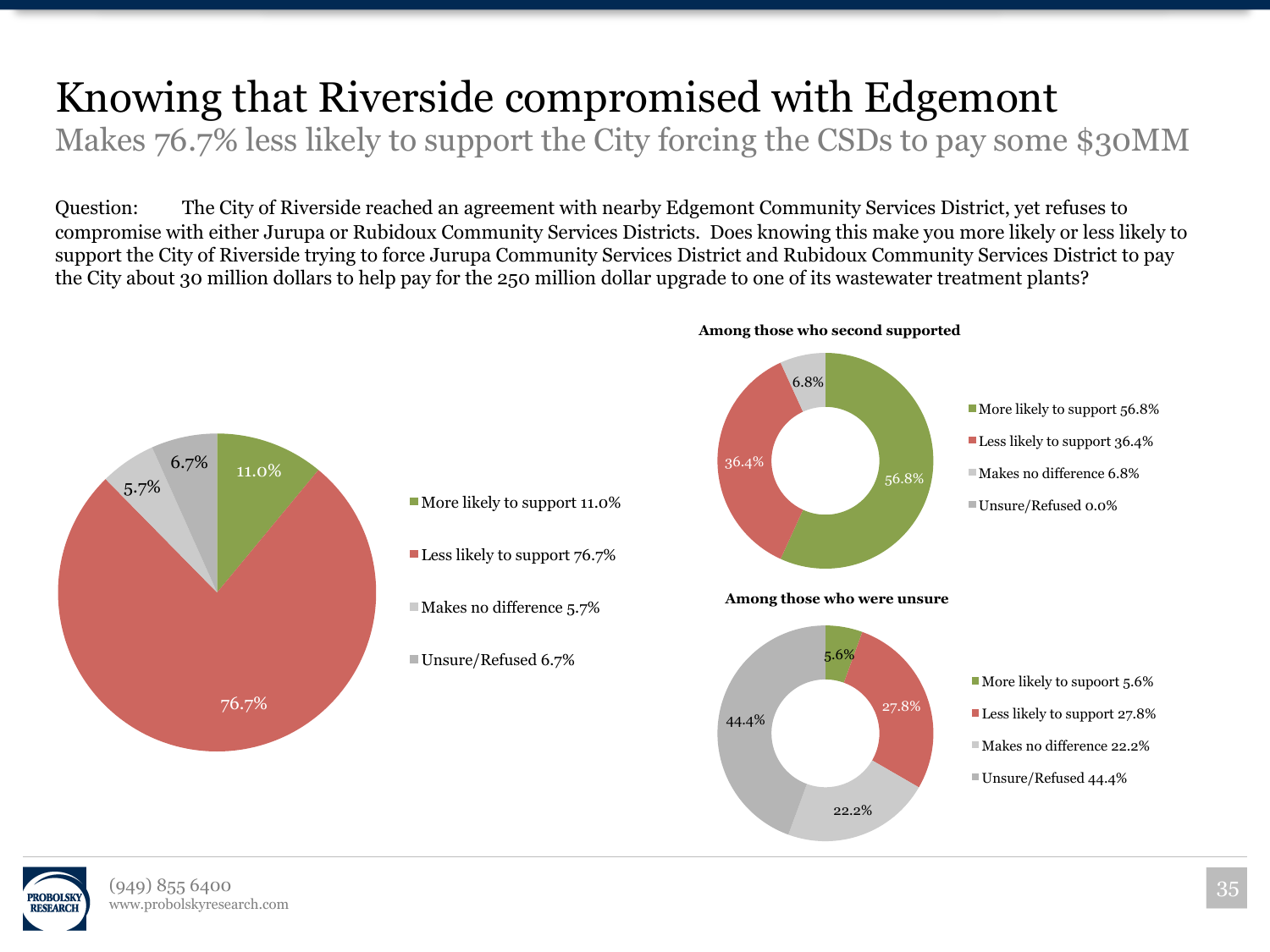## Knowing that monthly bills will skyrocket

Makes 79.3% less likely to support the City forcing the CSDs to pay some \$30MM

Question: If the Community Services Districts lose the lawsuit the City of Riverside has brought against them, the Districts will be forced to pass on most of the 30 million dollar cost to ratepayers. The average ratepayer's monthly bill will increase by about six dollars per month. Does knowing this make you more likely or less likely to support the City of Riverside trying to force Jurupa Community Services District and the Rubidoux Community Services District to pay the City about 30 million dollars to help pay for the 250 million dollar upgrade to one of its wastewater treatment plants?

![](_page_35_Figure_3.jpeg)

![](_page_35_Picture_4.jpeg)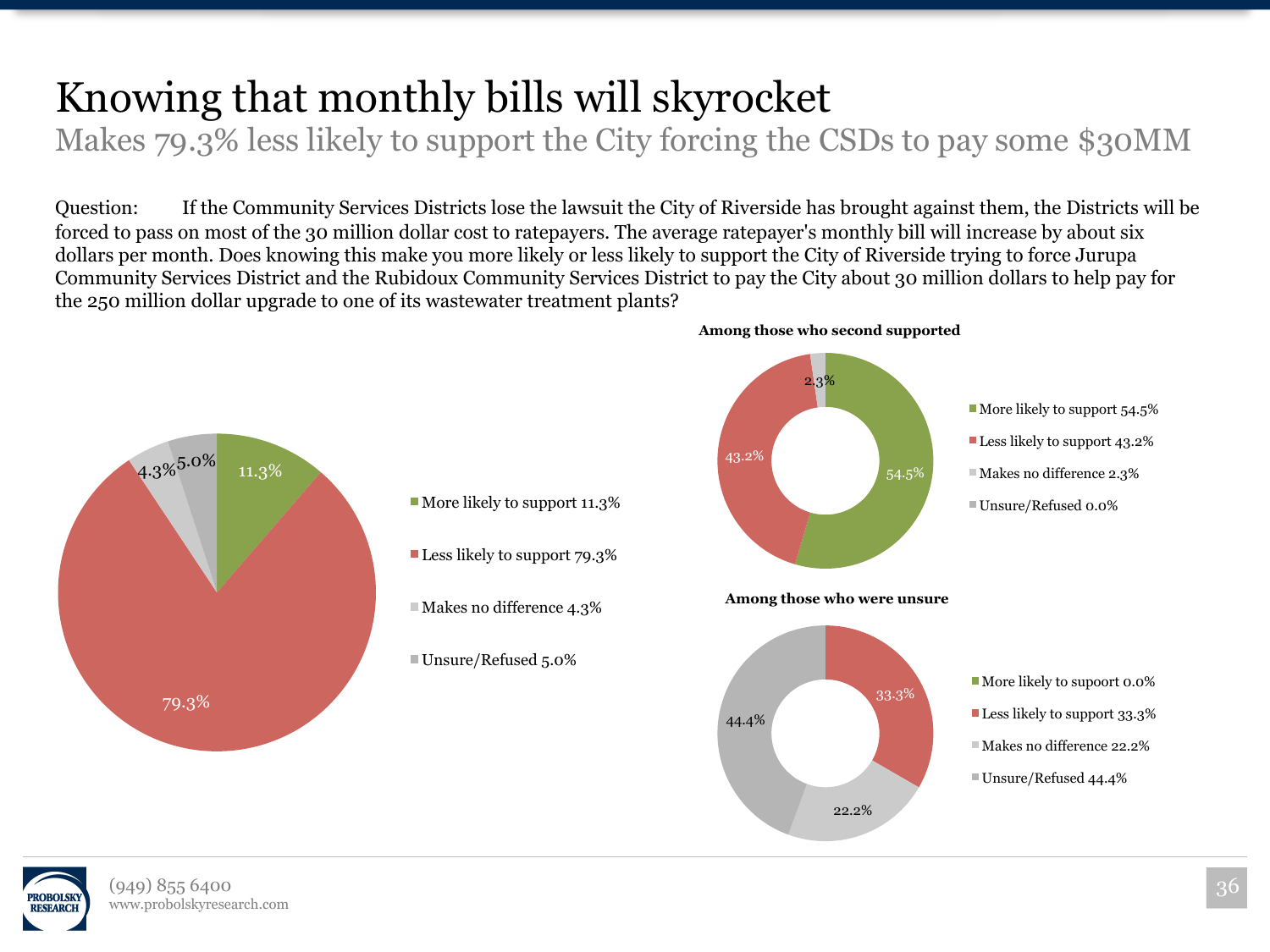## Knowing that this lawsuit is just the beginning

Makes 80.0% less likely to support the City forcing the CSDs to pay some \$30MM

Question: If the City of Riverside wins its lawsuit against the Community Services Districts, that won't be the end of the story. Riverside has already started to talk about needing another 22 million dollars to perform upgrades to Plan Number Two, a cost the City will almost certainly expect the Community Services Districts to shoulder. Does knowing this make you more likely or less likely to support the City of Riverside trying to force Jurupa Community Services District and the Rubidoux Community Services District to pay the City about 30 million dollars to help for the 250 million dollar upgrade to one of its wastewater treatment plants?

![](_page_36_Figure_3.jpeg)

**Among those who second supported** 

![](_page_36_Picture_5.jpeg)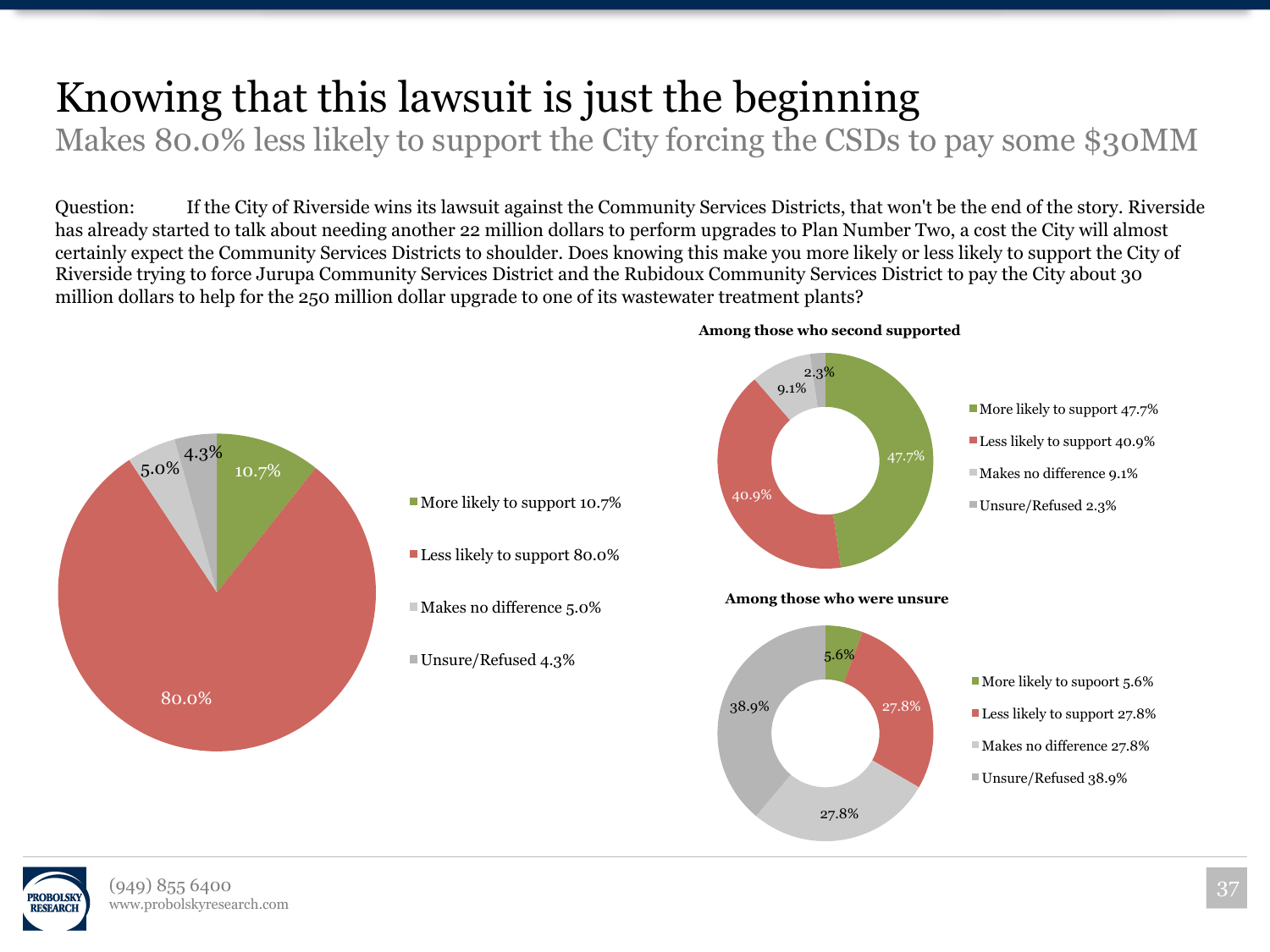#### 80.3% agree with Hernandez, who says There's no way he'll support Riversides lawsuit against the CSDs

Question: GARCIA says: "I support the City of Riverside forcing the Community Services Districts to pay their fair share for the upgrades to wastewater treatment plant one."

HERNANDEZ says: "There's no way I support Riverside suing the Community Services Districts to pay for Riverside's mismanagement of funds. The new treatment plant is a boondoggle – as testimony, Riverside recently received a national award for the current facility's outstanding compliance. Why should our communities be sued into subsidizing Riverside's bad decisions? It's not legal and it's not fair." With whom do you agree more, GARCIA or HERNANDEZ?

![](_page_37_Figure_3.jpeg)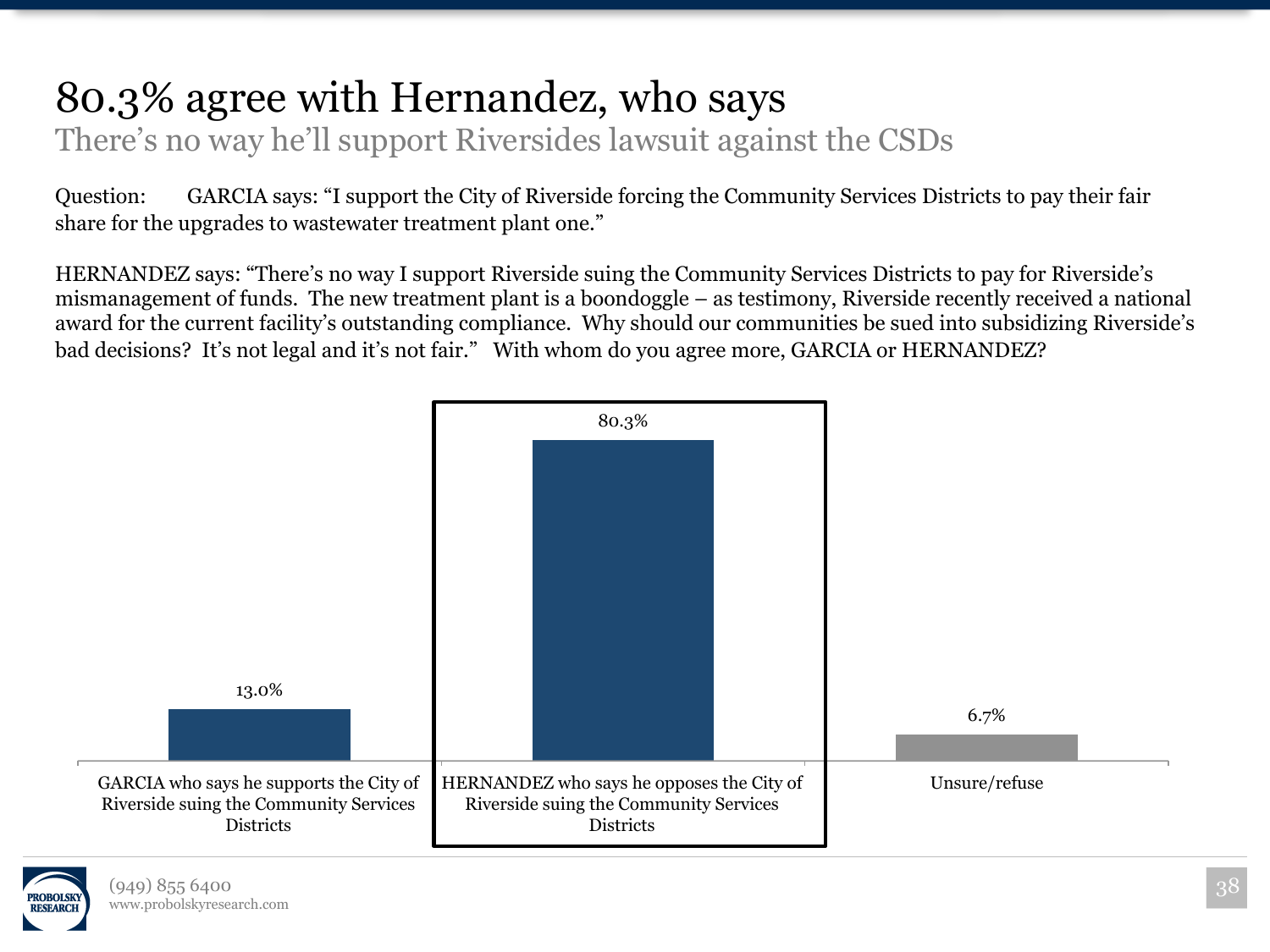## Opposition to Riverside's upgrade plans

Increases to 82.7%

![](_page_38_Figure_3.jpeg)

![](_page_38_Picture_4.jpeg)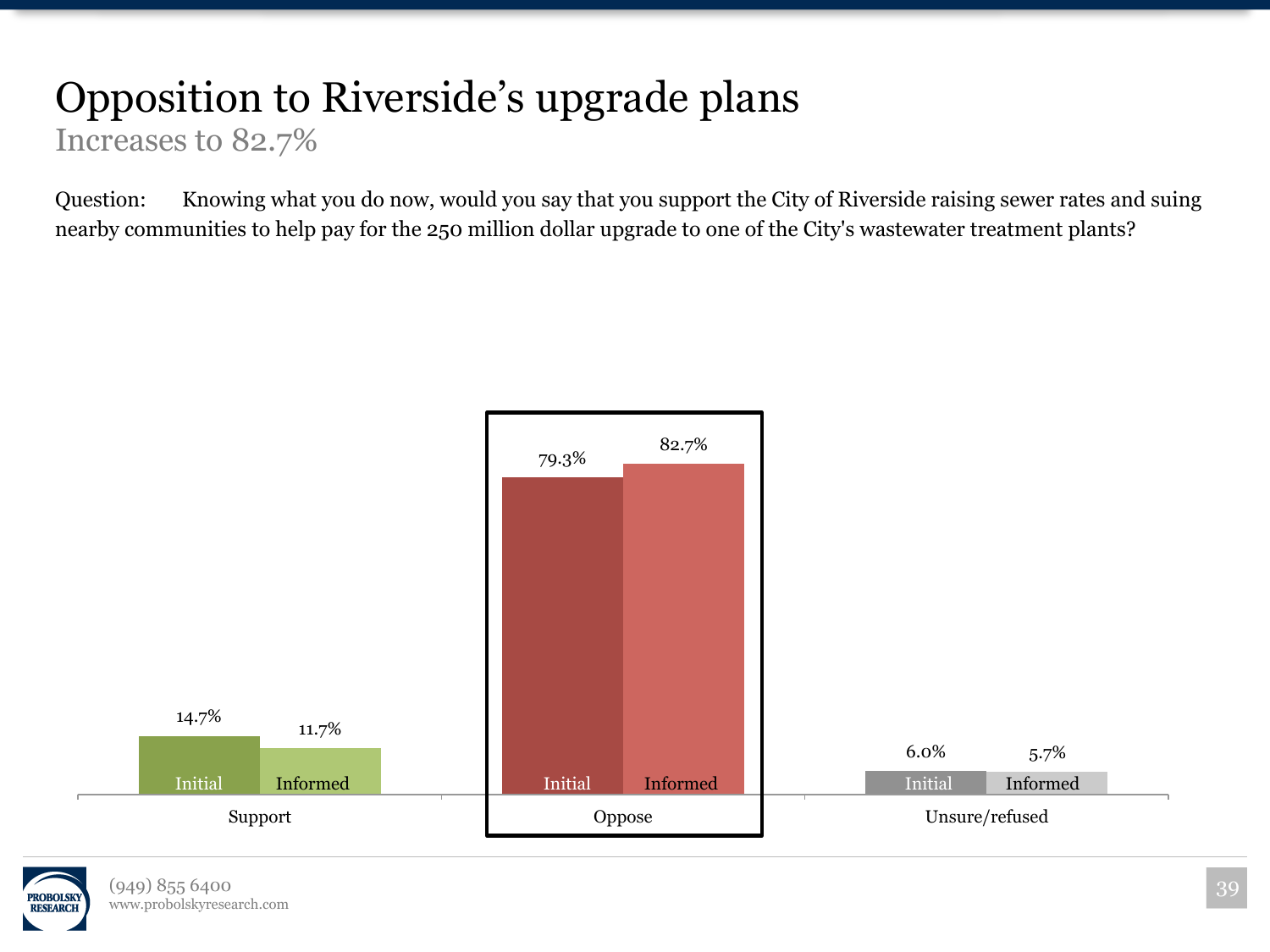#### The intensity of opposition is in the supermajority range: 69.7% *strongly* oppose the plan

Question: And would you say that you definitely or probably (support/oppose)? And would you say that you would lean one way or the other?

![](_page_39_Figure_2.jpeg)

![](_page_39_Picture_3.jpeg)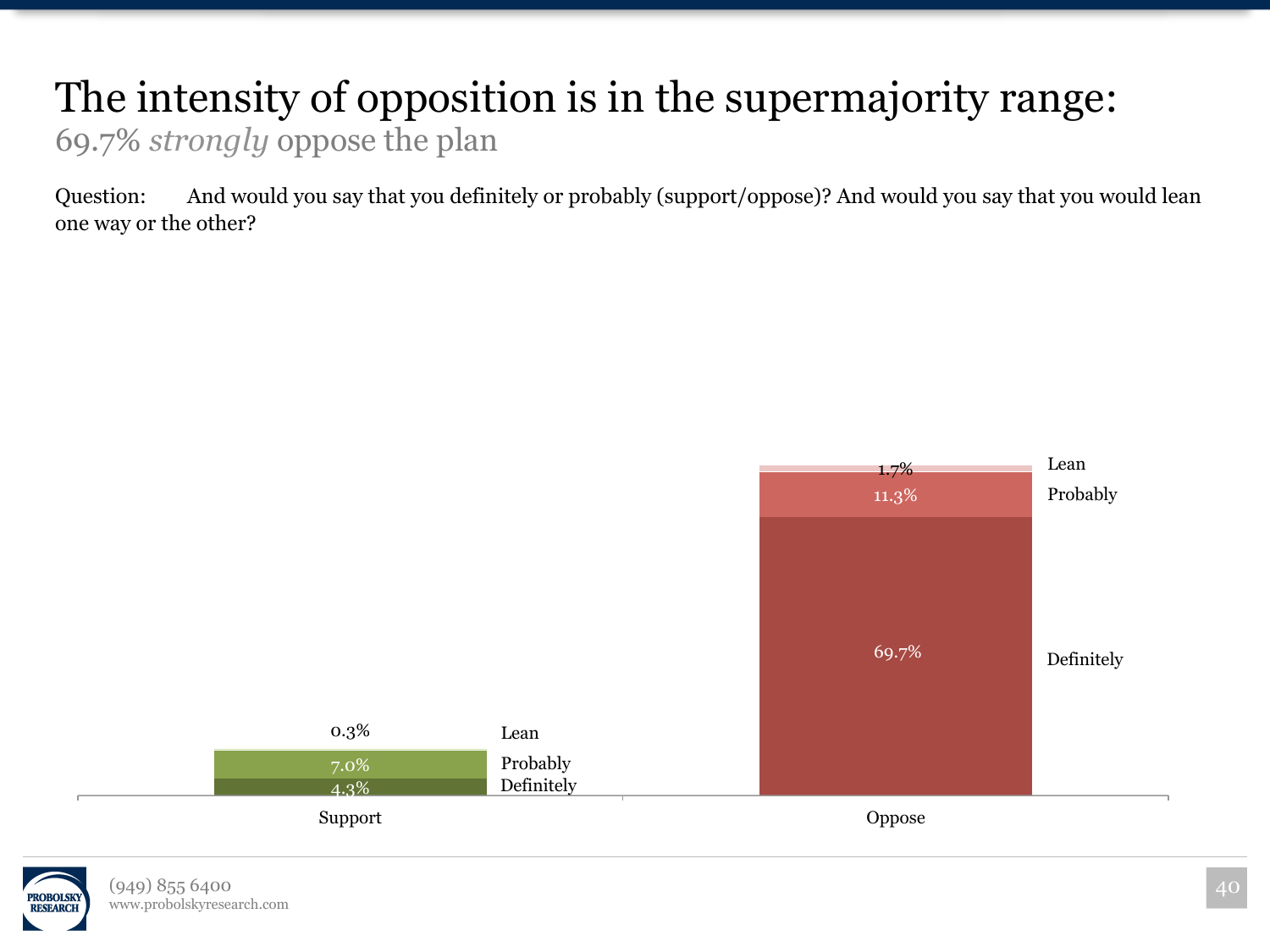#### Women and men exhibit similar opposition To the plan

![](_page_40_Figure_2.jpeg)

![](_page_40_Picture_3.jpeg)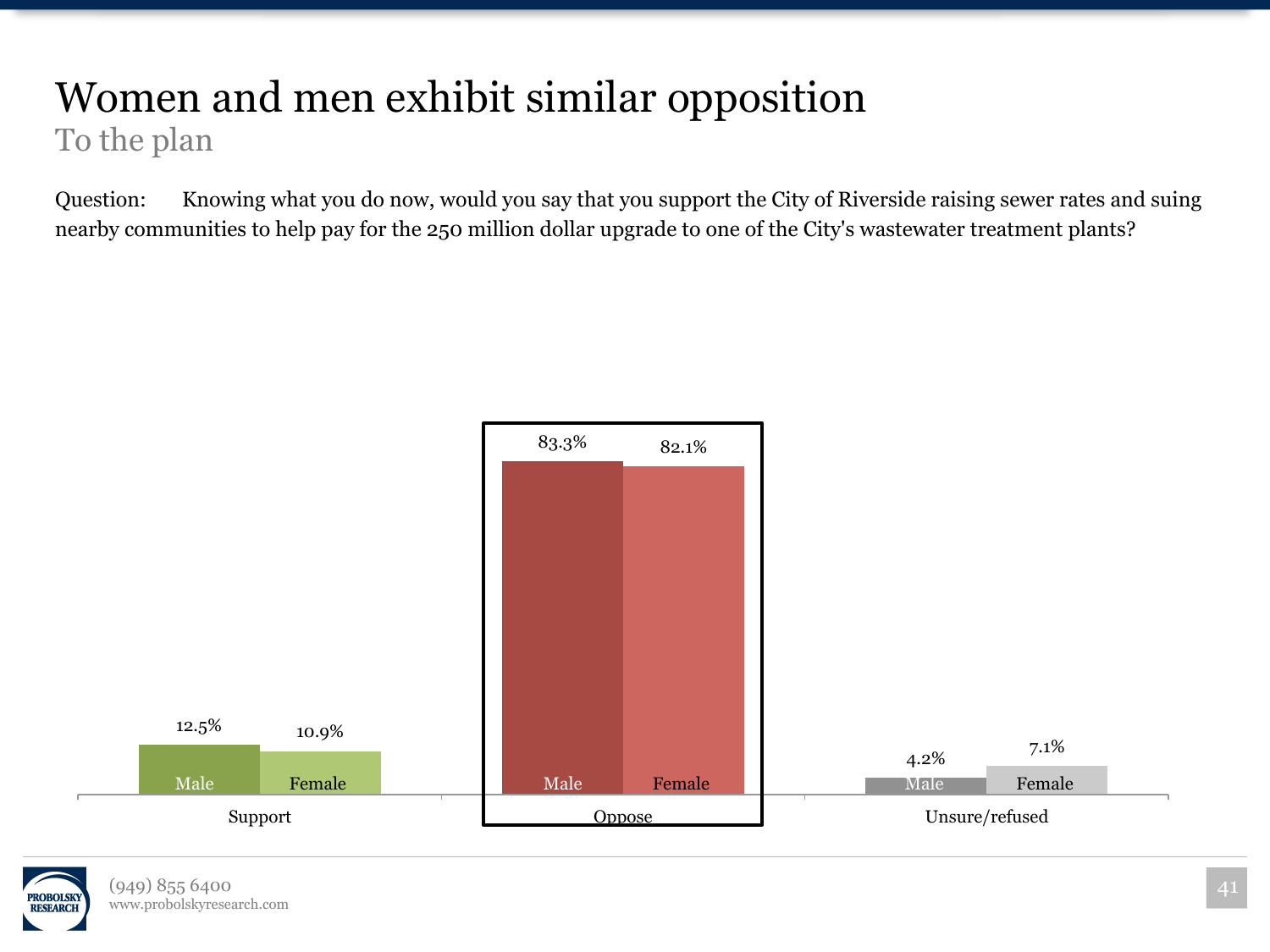#### Among age groups, opposition is especially high among Those aged  $35-54$  and  $65+$

![](_page_41_Figure_2.jpeg)

![](_page_41_Picture_3.jpeg)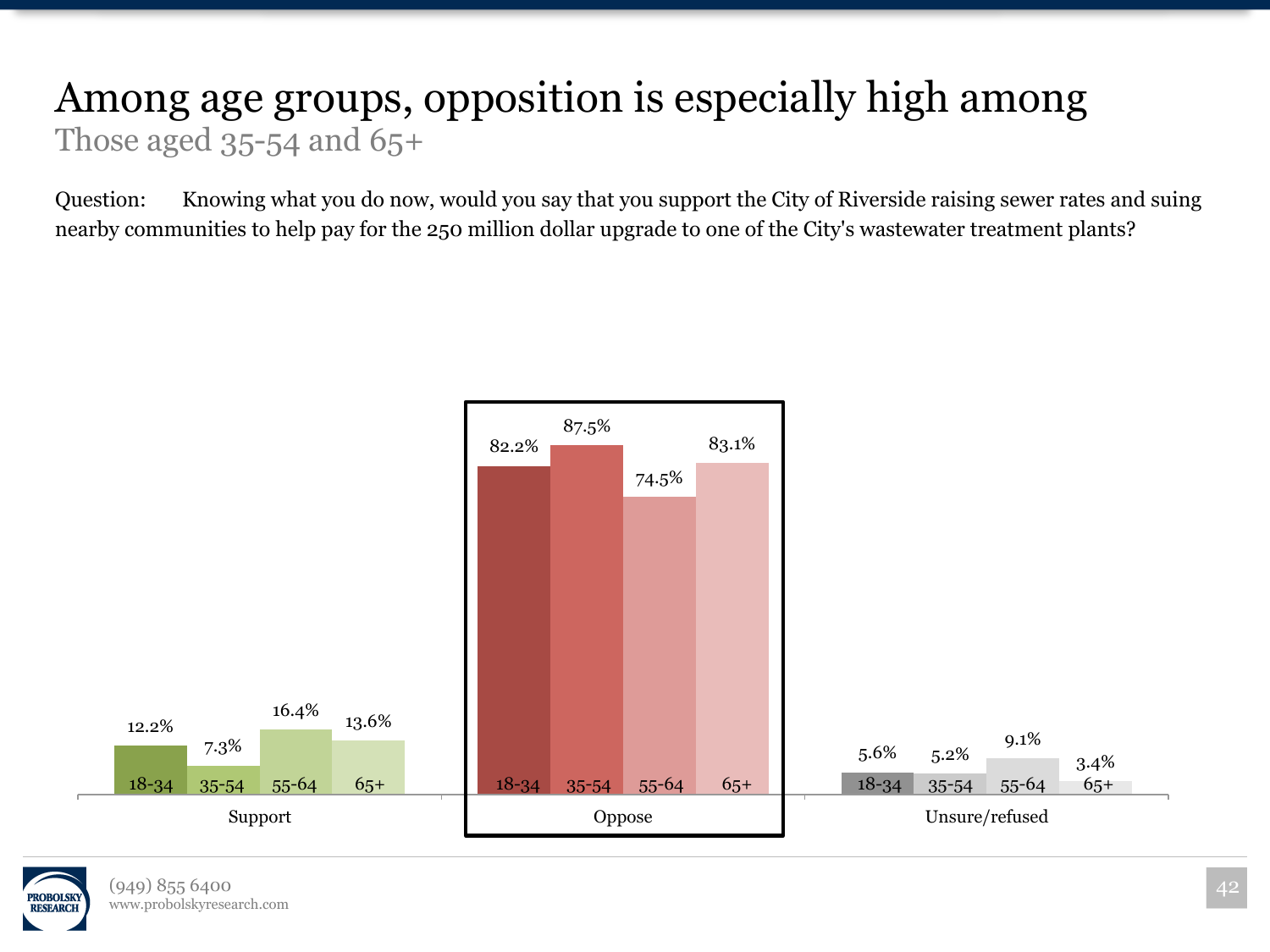#### Republicans Are especially likely to oppose the plan

![](_page_42_Figure_2.jpeg)

![](_page_42_Picture_3.jpeg)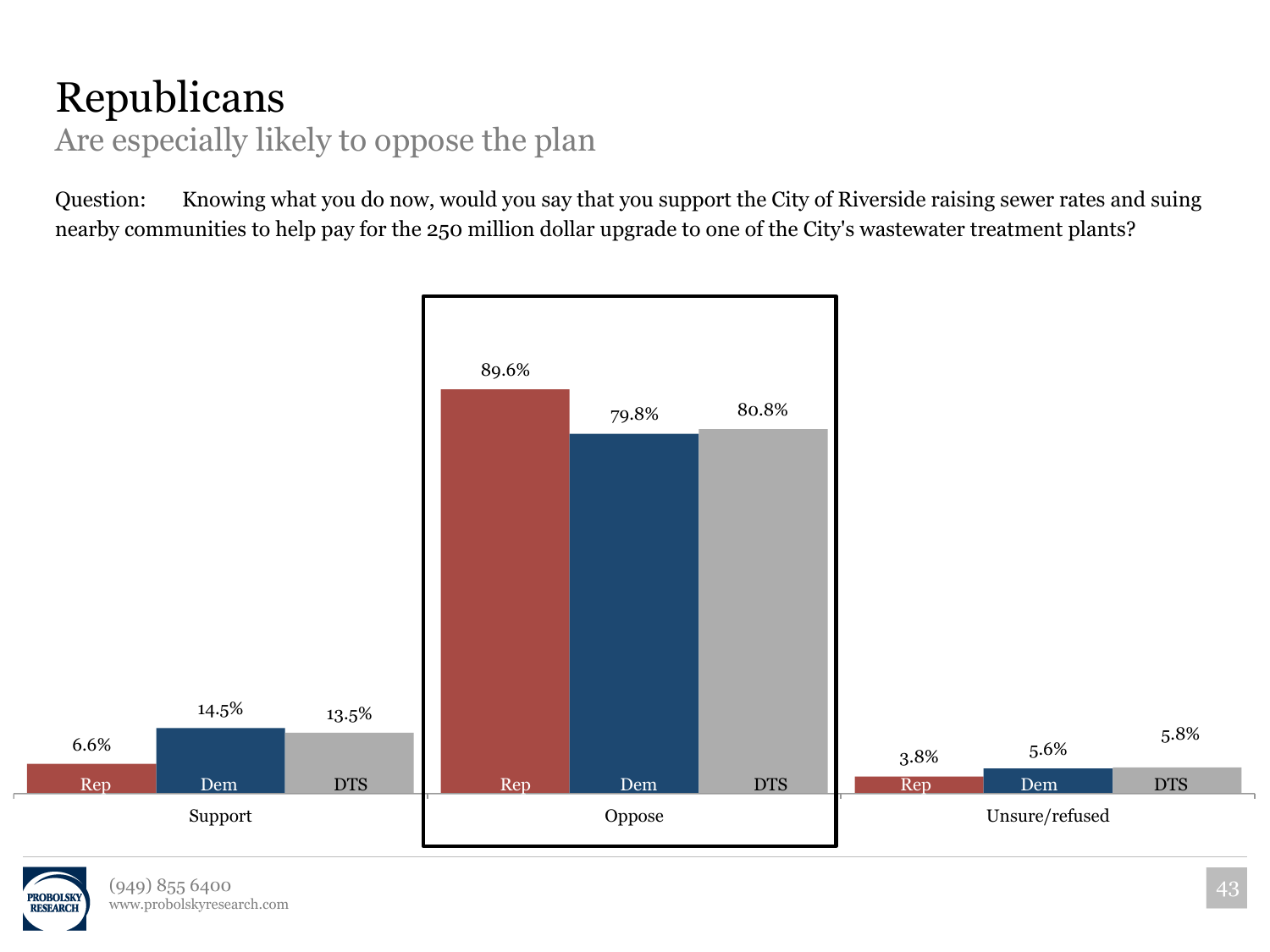#### Who does support and opposition look In terms of geography?

![](_page_43_Figure_2.jpeg)

![](_page_43_Picture_3.jpeg)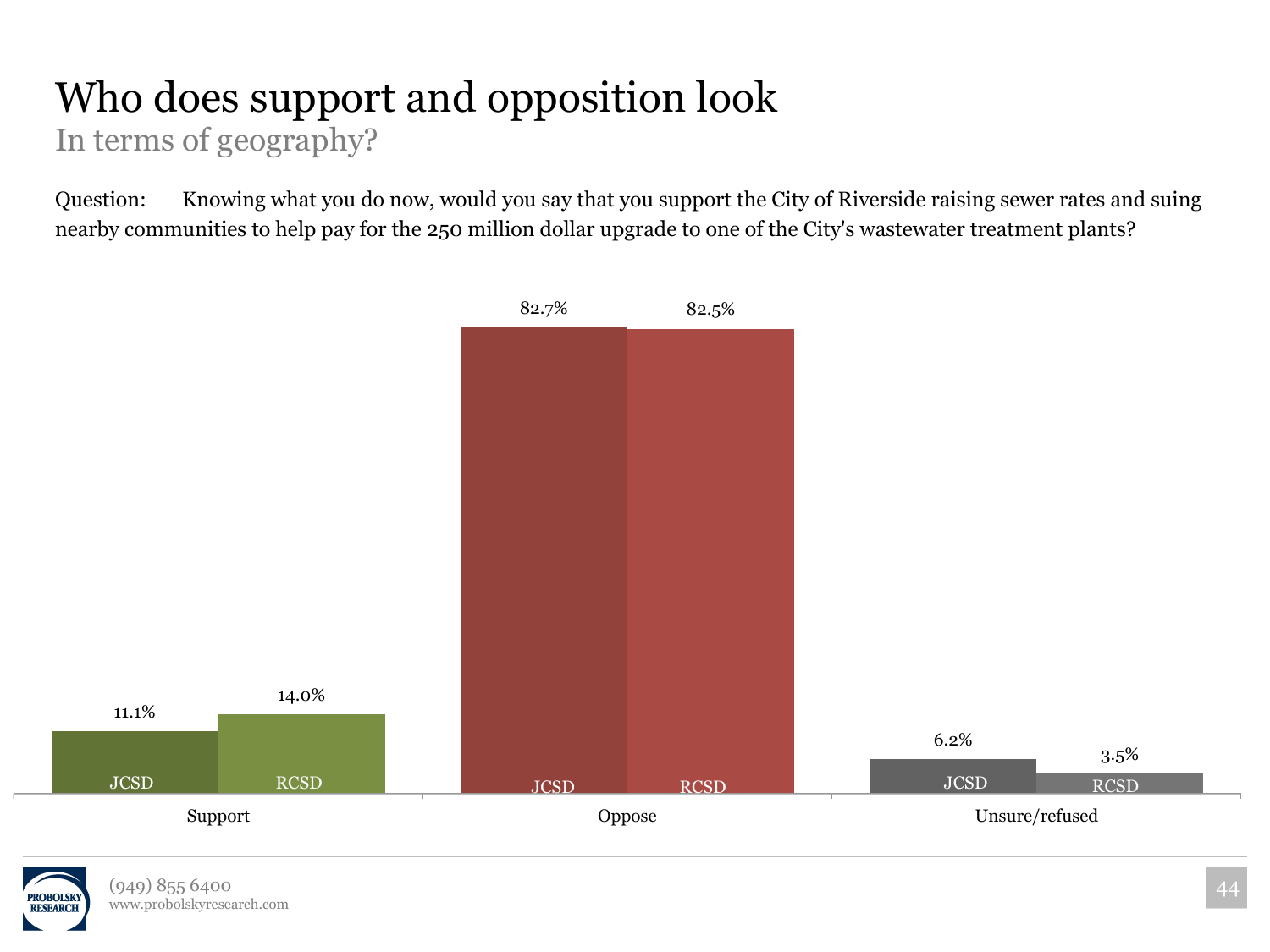#### How does support/opposition Change from the initial test?

![](_page_44_Figure_2.jpeg)

![](_page_44_Picture_3.jpeg)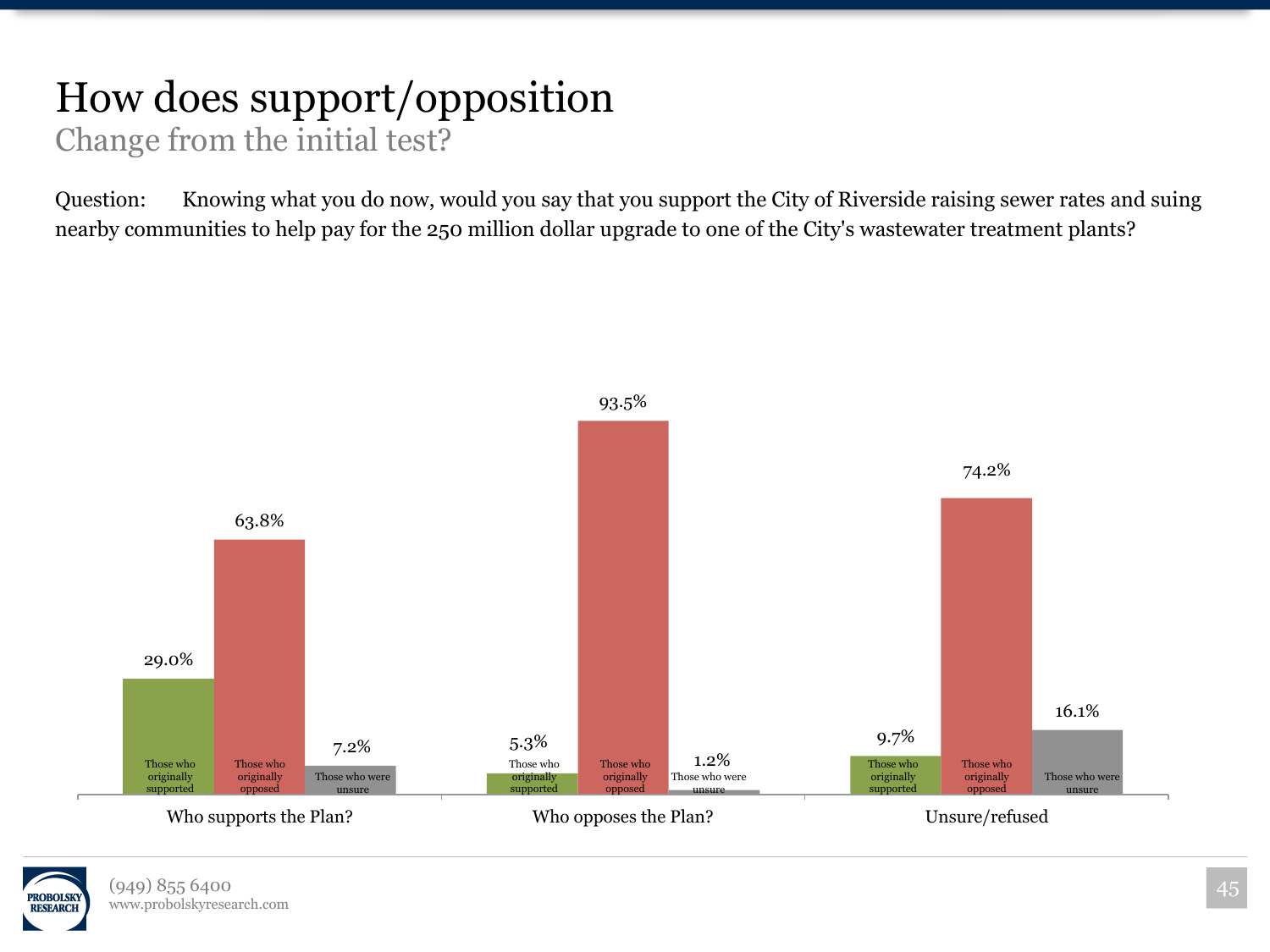#### What actions are those who oppose the plan Willing to take?

Question: I'm going to list a number of different actions you could take to speak out against the City's 250 million dollar upgrade to one of its wastewater treatment plants and suing the Jurupa Community Services District and the Rubidoux Community Services District. Please tell me which ones you would be most likely to do. You can choose as many as you like, or none at all.

![](_page_45_Figure_2.jpeg)

![](_page_45_Picture_3.jpeg)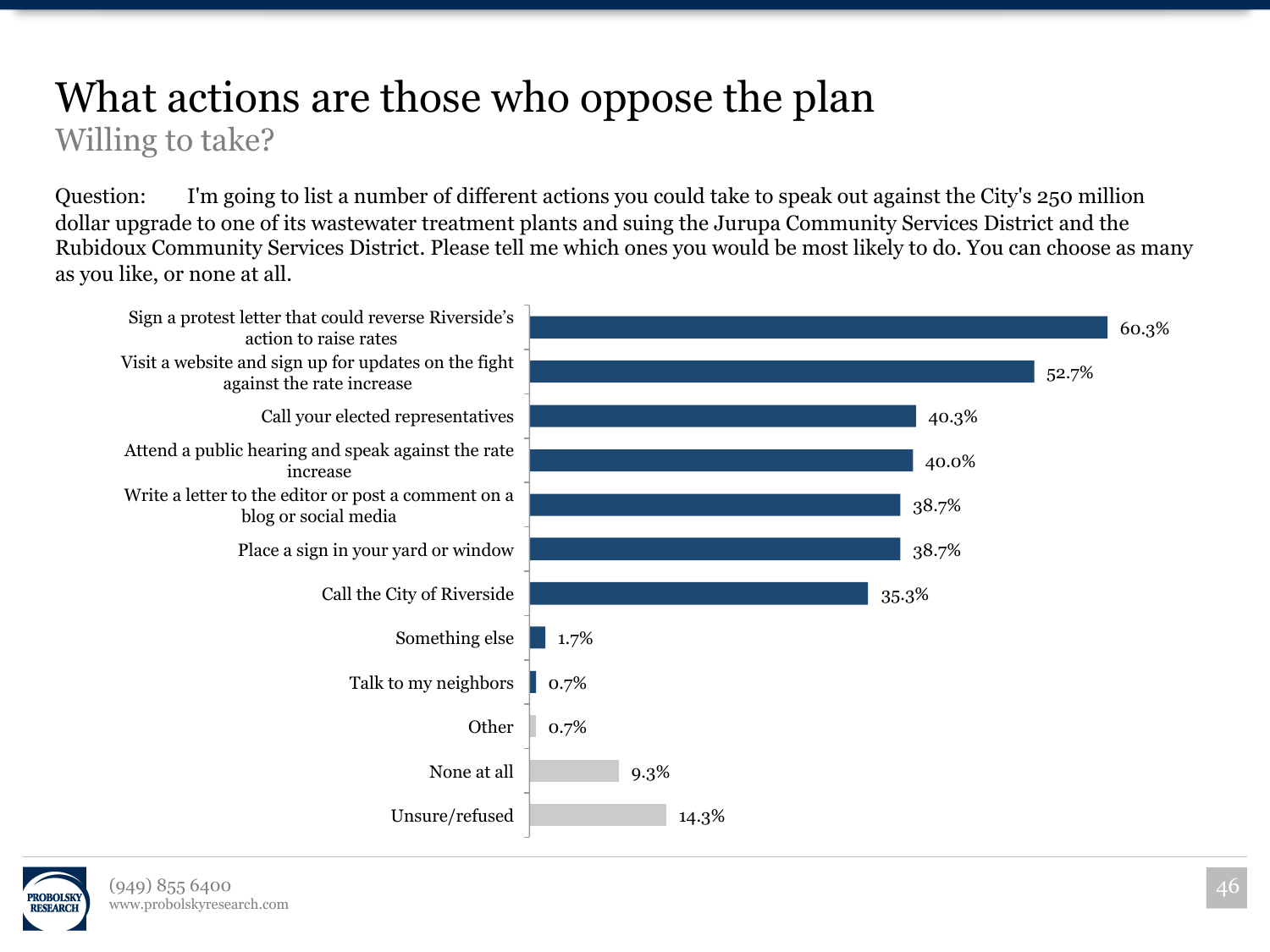#### 55.7% support the CSDs building their own,

Locally controlled wastewater treatment plant

Question: It would cost about 100 million dollars to build a wastewater treatment plant. In general, do you support or oppose (Jurupa Community Services District/Rubidoux Community Services District) building its own, locally controlled wastewater treatment plant rather than contracting with the City of Riverside?

![](_page_46_Figure_3.jpeg)

![](_page_46_Picture_4.jpeg)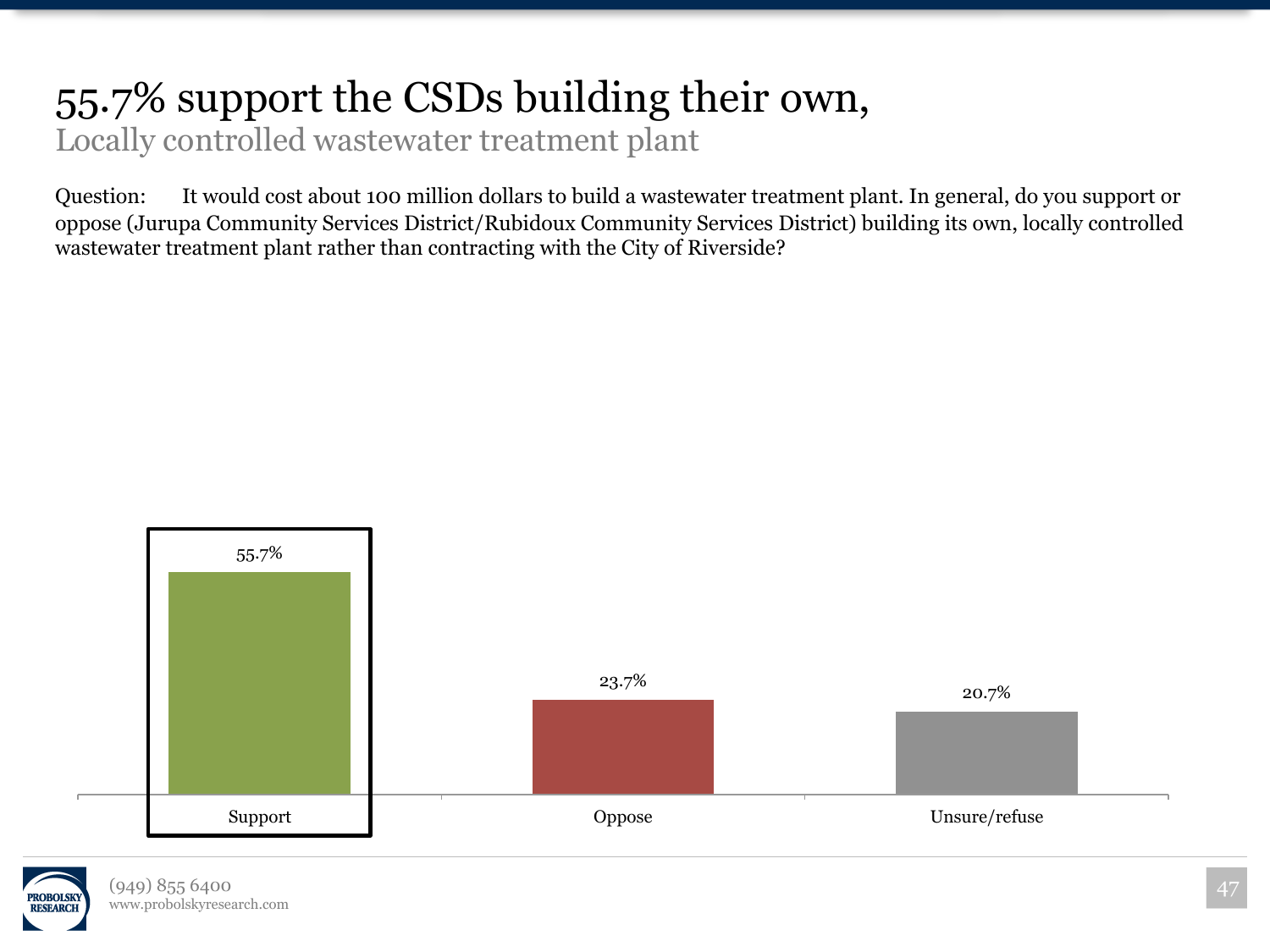## The intensity of support is significant:

About one-third (34.0%) *strongly* support

Question: And would you say that you definitely or probably (support/oppose)? And would you say that you would lean one way or the other?

![](_page_47_Figure_3.jpeg)

![](_page_47_Picture_4.jpeg)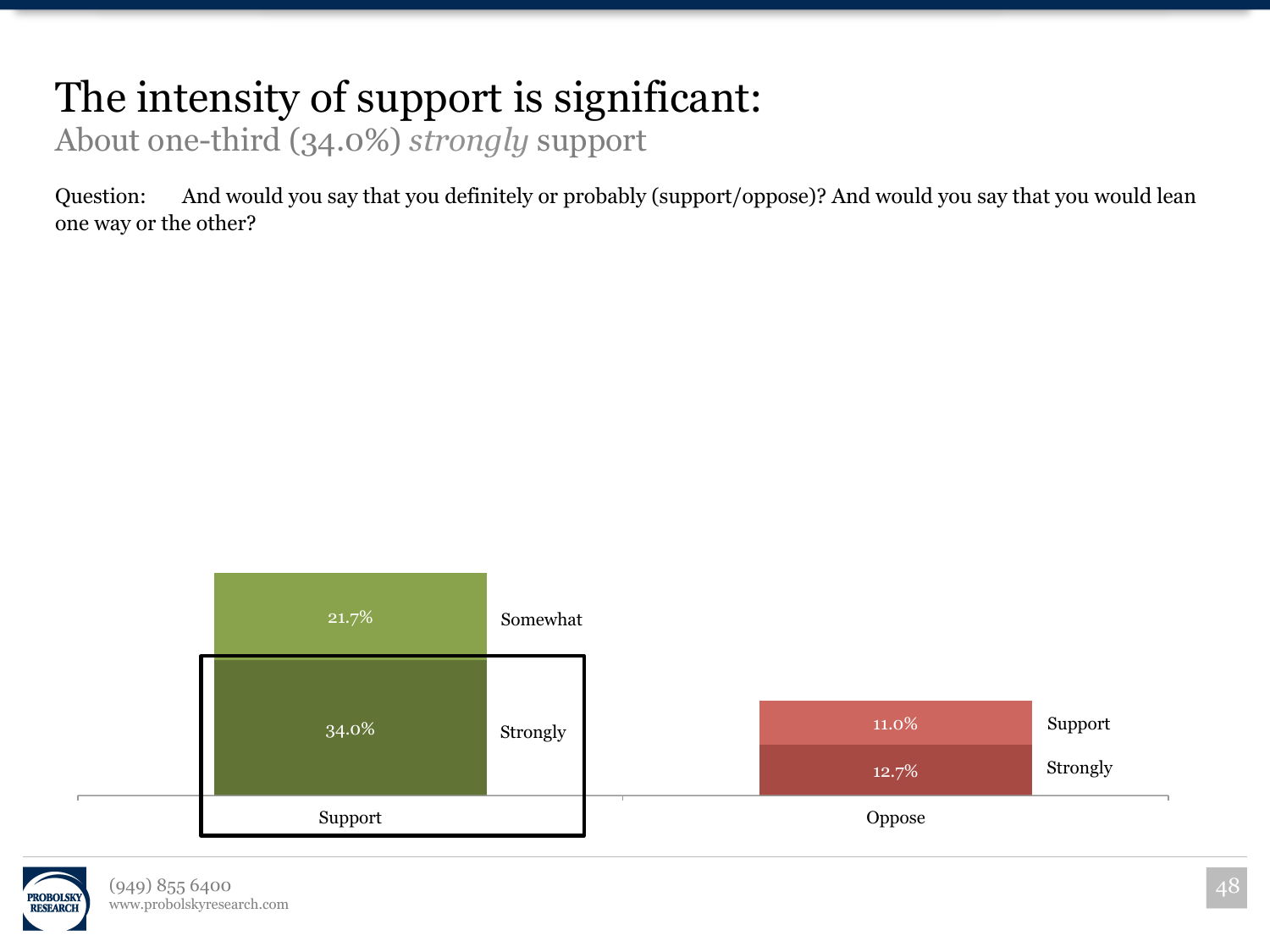#### 41.3% of voters are willing to pay more every month To pay for a locally controlled wastewater plant

Question: The costs for [Jurupa Community Services District/Rubidoux Community Services District] to build a locally controlled wastewater treatment plant would be funded in part by an increase in sewer bills on ratepayers who directly benefit from its construction, including residents such as you. Would you be willing pay more every month on your monthly sewer bill to pay for a locally controlled wastewater treatment plant and the reliability it provides?

![](_page_48_Figure_2.jpeg)

![](_page_48_Picture_3.jpeg)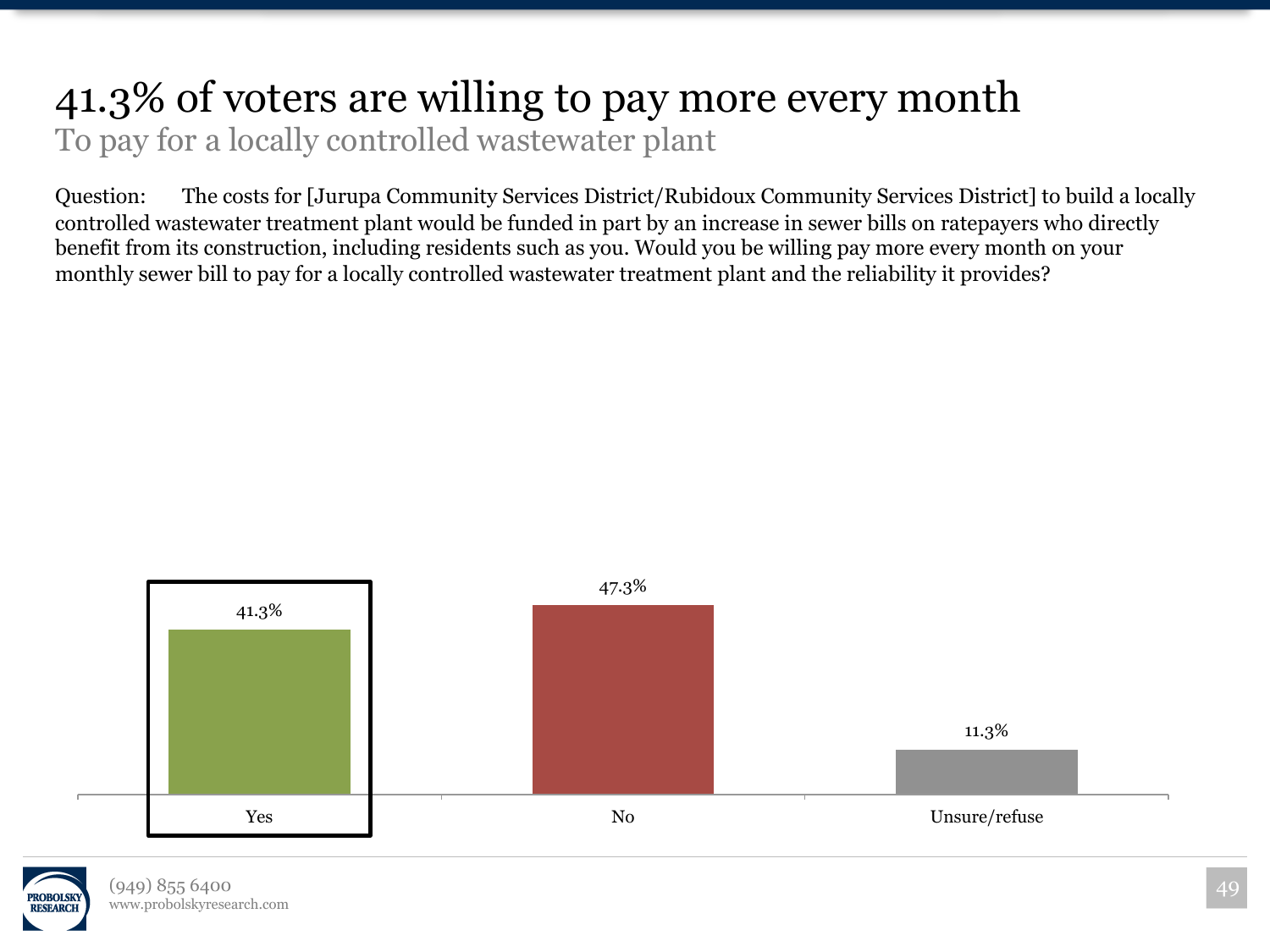#### Voters are most likely to support paying \$5 more per month

Question: The costs for [Jurupa Community Services District/Rubidoux Community Services District] to build a locally controlled wastewater treatment plant would be funded in part by an increase in sewer bills on ratepayers who directly benefit from its construction, including residents such as you. Would you be willing pay more every month on your monthly sewer bill to pay for a locally controlled wastewater treatment plant and the reliability it provides?

![](_page_49_Figure_2.jpeg)

![](_page_49_Picture_3.jpeg)